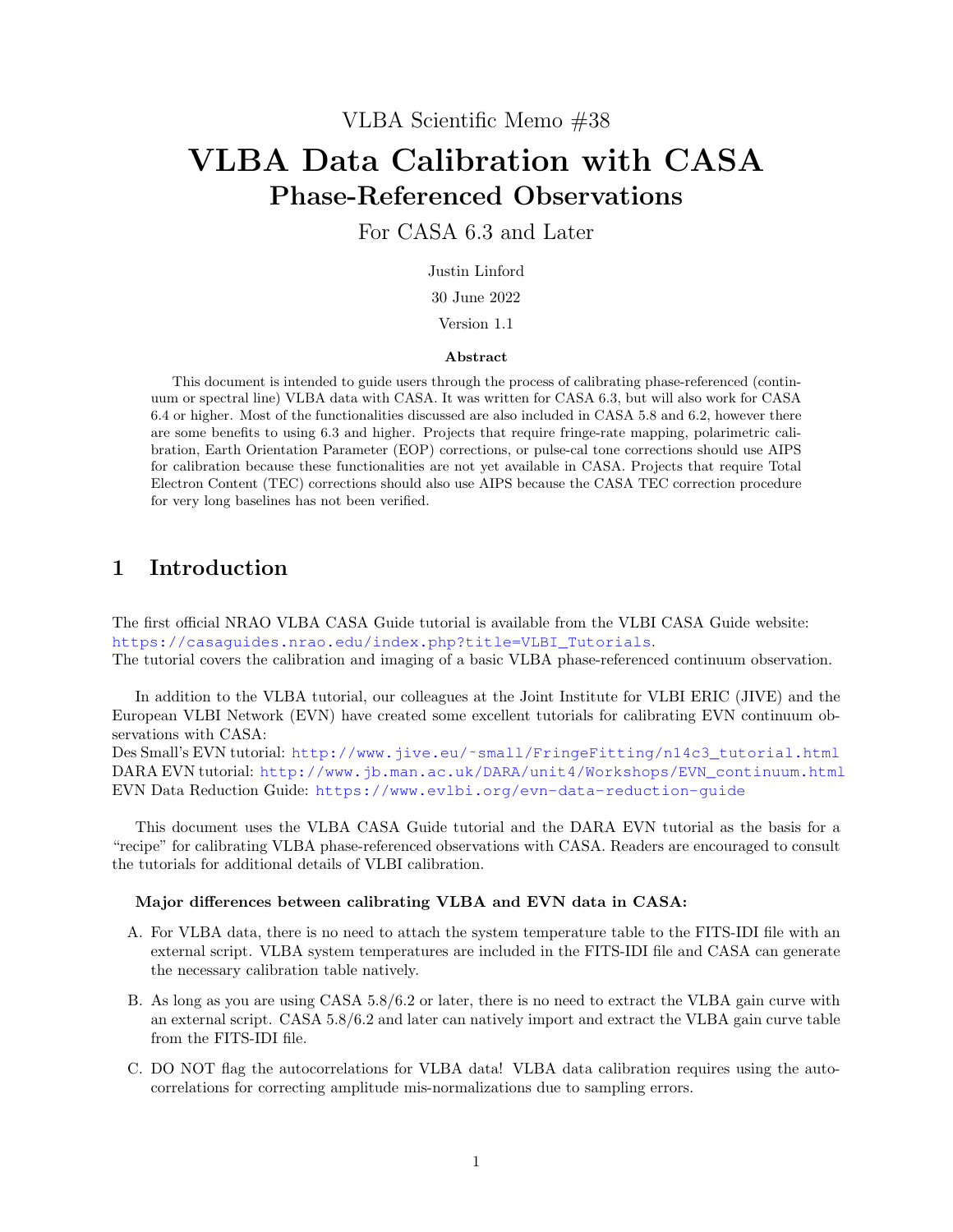NOTE: At the present time, NRAO continues to recommend that users rely on AIPS for all VLBA calibration. CASA should be used with caution, and only for relatively simple observations. In particular, AIPS should be used to calibrate the following types of VLBA observations:

- Polarimetric Calibration of resolved polarized sources is not yet available in CASA.
- Astrometric EOP and pulse-cal tone corrections are not yet available in CASA.
- Spectral line projects requiring fringe-rate mapping Fringe-rate mapping is not yet available in CASA.
- Low Frequency (< 4 GHz) TEC corrections have not yet been fully tested for VLBI observations in CASA.
- VLBA+Y1 Adding the gain curve values for the Y1 antenna is currently difficult (although not impossible) in CASA.

## 1.1 First Things First

Before getting into the actual calibration, you may need to install CASA and get your VLBA data.

#### 1.1.1 Obtaining CASA

CASA is available to download for free from the NRAO CASA homepage [\(casa.nrao.edu\)](https://casa.nrao.edu/casa_obtaining.shtml). NRAO currently recommends using CASA 6.3 or higher for VLBA calibration, but 5.8 and 6.2 will also work (although they are missing some recent improvements). In general, it is best to use the latest version of CASA.

#### <span id="page-1-1"></span>1.1.2 Obtaining Your Data

Download your VLBA data from the NRAO archive  $(data.nrao.edu)^1$  $(data.nrao.edu)^1$  $(data.nrao.edu)^1$ . The easiest way to find your data is to provide the project code for the observation(s). When using the NRAO archive, you will need to log in (upper right-hand corner of page) and be listed as a co-investigator on the project to have access to any proprietary data. If you are not a co-investigator on the project but you have a legitimate need to access propreitary data (e.g., a student who joined the project after the proposal was submitted), please contact NRAO staff via the helpdesk [\(help.nrao.edu\)](https://help.nrao.edu).

## 1.2 Document Format

Throughout the remainder of this document, CASA tasks and their associated parameter values are shown in Courier Font. Any input parameters that depend on a user's choice are given in  $\langle \rangle$ . For example, vis='<your MS filename>' indicates that the name of the visibility file is dependent on a user's choice, but the single tics (') are necessary to define the parameter properly. If a user named their visibility file "MyBigScaryVLBAProject.ms", they would enter vis='MyBigScaryVLBAProject.ms'. (PRO TIP: Keep your filenames concise, but meaningful!)

<span id="page-1-0"></span><sup>&</sup>lt;sup>1</sup>The legacy archive, archive.nrao.edu, was retired on 2022 May 02.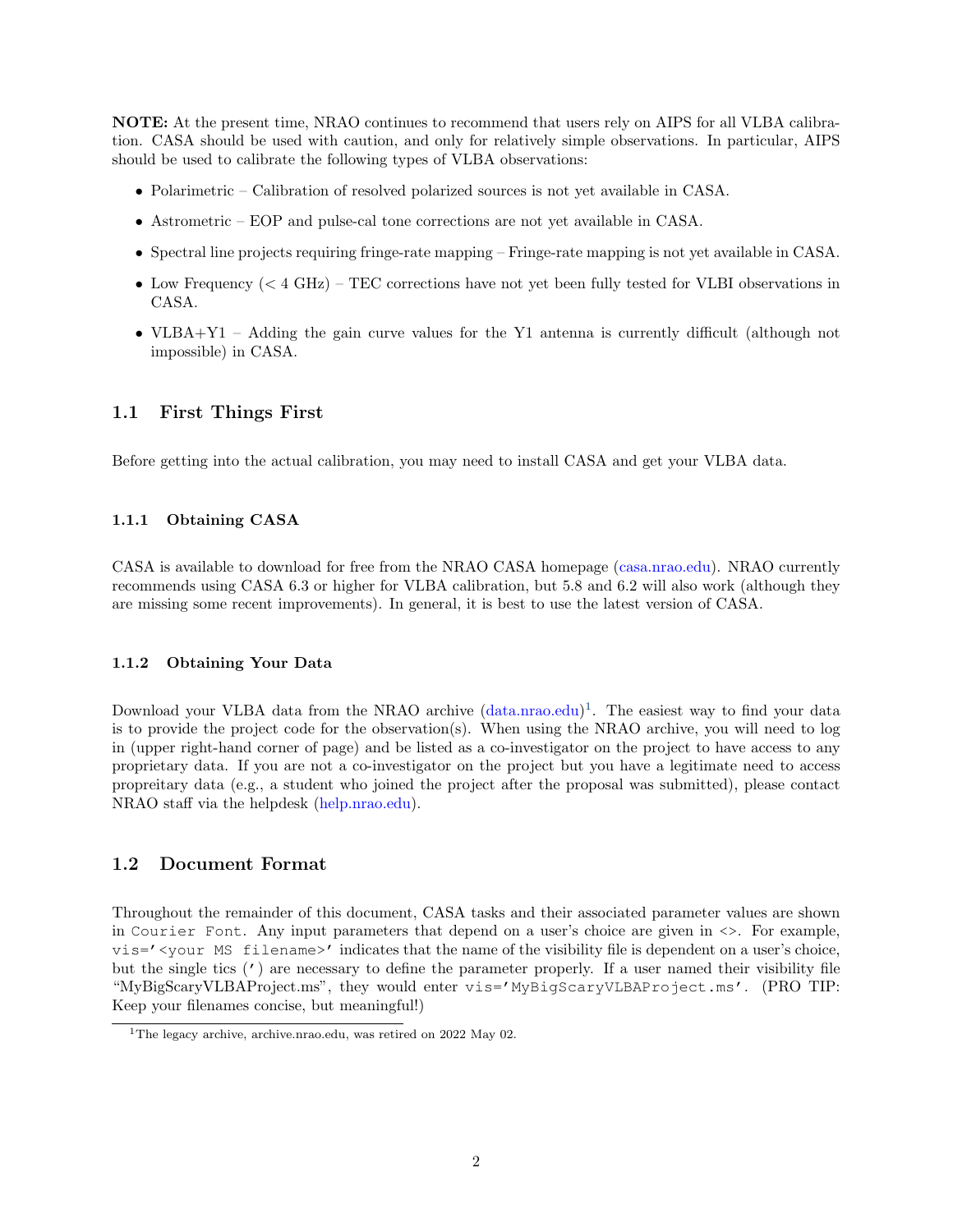#### 1.3 The Calibration Steps

In the calibration procedure outlined below, the associated CASA tasks are in [ ] and the relevant sections of this document are in { }. This procedure is for a phase-referenced observation (continuum or spectral line). Remember that it is good practice to inspect the calibration solutions after they are created using plotms (CASA 5.8, and 6.2 or higher) or plotcal (CASA 5.8 only).

- 1. Start CASA
- 2. Convert the FITS-IDI file into a measurement set (MS) that CASA can use and inspect the antenna parameters at this point to make sure they do not need to be corrected [importfitsidi, listobs]{§[2.1.1](#page-5-0)}
- 3. Inspect the data, select a reference antenna, and identify a good scan/timerange for the instremental delay and the bandpass calibration [plotms, viewer]{§[2.1.2,](#page-5-1) §[2.1.3,](#page-6-0) §[2.1.4](#page-7-0)}
- 4. Flag the data  $[f\text{lagdata}]\$
- 5. Determine the amplitude corrections from autocorrelations  $[\text{accor}]\$ ?
- 6. Prepare the *a priori* calibration tables (system temperature and gain curve) [gencal] $\{\S2.3\}$  $\{\S2.3\}$  $\{\S2.3\}$
- 7. Correct instrumental delays, also called "fringe finding" or "single band delay" (fringe fitting a single bright source – the "fringe finder") [fringefit, applycal]{§[2.4.1](#page-12-1)}
- 8. Correct the phase, delay, and rate for the entire observation, also called "global fringe fitting" or "multi-band delay" (fringe fitting on all sources bright enough to have sufficient SNR, usually the fringe finder and phase reference calibrators) [fringefit, applycal]{§[2.4.2](#page-13-0)}
- 9. Correct for the shape of the bandpass, also called "bandpass calibration" (requires a bright source, often the fringe finder) [bandpass, applycal] $\{\S2.5\}$  $\{\S2.5\}$  $\{\S2.5\}$
- 10. For wide bandwidth observations ( $\geq$  256 MHz of bandwidth per polarization), observers should perform a second amplitude correction at this point (in AIPS, this is the ACSCL step) [accor, applycal ${\{\S2.6\}}$  ${\{\S2.6\}}$  ${\{\S2.6\}}$

At this point, the data should be mostly calibrated. However, there could be lingering problems that can be corrected using iterative calibration techniques which derive additional corrections from models of a source. This is referred to as "self-calibration". For the first round of self-calibration, the phase reference calibrator is used.

- 11. Make an image of the phase reference calibrator, making sure to save the model [tclean with savemodel='modelcolumn']{§[3.4](#page-20-0)}
- 12. Refine the delays and phases using the image of the calibrator as an input model. This is usually called "phase self-calibration" [gaincal, applycal]{§[3.5](#page-21-0)}
- 13. Make a new image using the refined delays and phases and check for improvement [tclean, imstat]{§[3.5.1](#page-22-0)}
- 14. Repeat the phase self-calibration (steps 14 and 15) as many times as necessary, usually until no major improvement is seen in the resulting image. Make a new image after each applycal, always setting savemodel='modelcolumn'. Always check for improvement in each new image. [gaincal, applycal, tclean, imstat]
- 15. Refine the amplitude calibration, also known as "amplitude self-calibration" [gaincal, applycal]{§[3.6](#page-23-0)}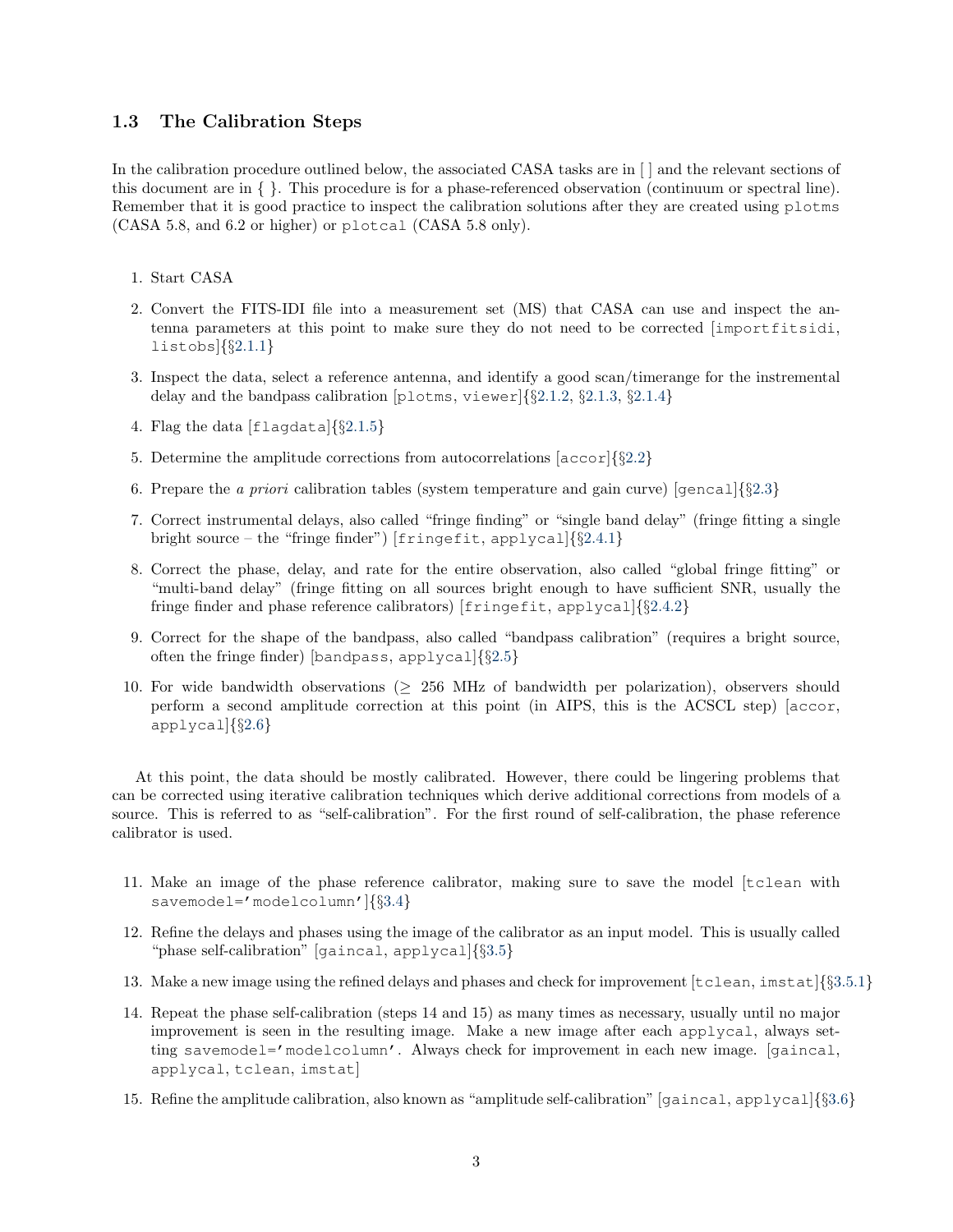- 16. Make a new image with amplitude self-calibration solutions applied and check for improvement [tclean, imstat]{§[3.6.1](#page-23-1)}
- 17. Apply the self-calibration solutions to the science target  $[applyca1]\{§3.7\}$  $[applyca1]\{§3.7\}$  $[applyca1]\{§3.7\}$

With improved calibration, it is now time to make an image of the science target(s)!

18. Image the science target(s) [tclean]

If the science target is bright enough ( $\sim 0.1$  Jy or brighter and SNR of at least 10 in the image), you may attempt to do self-calibration to improve the calibration further. However, take great care when doing this! Improper self-calibration can lead to blatantly incorrect solutions that create false features in images.

For an excellent discussion of the steps in VLBI calibration, refer to [Janssen et al. 2019](https://arxiv.org/pdf/1902.01749.pdf) ("rPICARD: A CASA-based Calibration Pipeline for VLBI Data", Astronomy & Astrophysics, volume 626, p. A75).

#### 1.4 Taking Notes

It is a very good idea to take notes as you work through the calibration process. The specific method is up to you (some prefer to keep a text file open and type things as they go, but others prefer pen & paper). For each step, record the inputs you used and the results. If anything looks odd, if you are unsure about something, or if you realize you made a mistake, write it down in your notes. These notes will be invaluable if you need to go back and start over again, or if someone (e.g., an advisor or collaborator) has a question about your results. The CASA log will record everything that is done (all inputs that were set, all messages that were displayed, etc.), however it is not as easy to read as your own notes. Also, finding exactly where any plots were saved from plotms inside the logger is difficult, so remember to name your plots in a consistent way and record the parameter settings that were used in your notes.

### 1.5 A Brief Discussion of CASA Syntax

For users who are familiar (and comfortable) with AIPS, CASA can be run in a very similar manner. A task can be initialized with default <taskname> or inp <taskname>. If default is used, all of the task's associated parameters will be set to the default values. If inp is used, any parameters that have been set previously will retain their current values. Once all of the parameters are set to your liking, you can type go or the taskname to run the task. The tget function works as in AIPS and will retrieve all parameter values from the last time a task was run. Typing help <taskname> will display the help file for that task (to exit the help file, hit "q").

Example 1a: Creating the gain curve calibration table ("AIPS style")

```
default gencal
vis='<your MS filename>'
caltable='<your output gain curve filename>'
caltype='gc'
gencal
```
One of the major advantages of using the inp command is that it will display the inputs with a color code. Any inputs that are not allowed will be displayed in red. Allowed inputs will be displayed in blue. However, this will not alert you to any typos or other mistakes in the inputs. For example, if your MS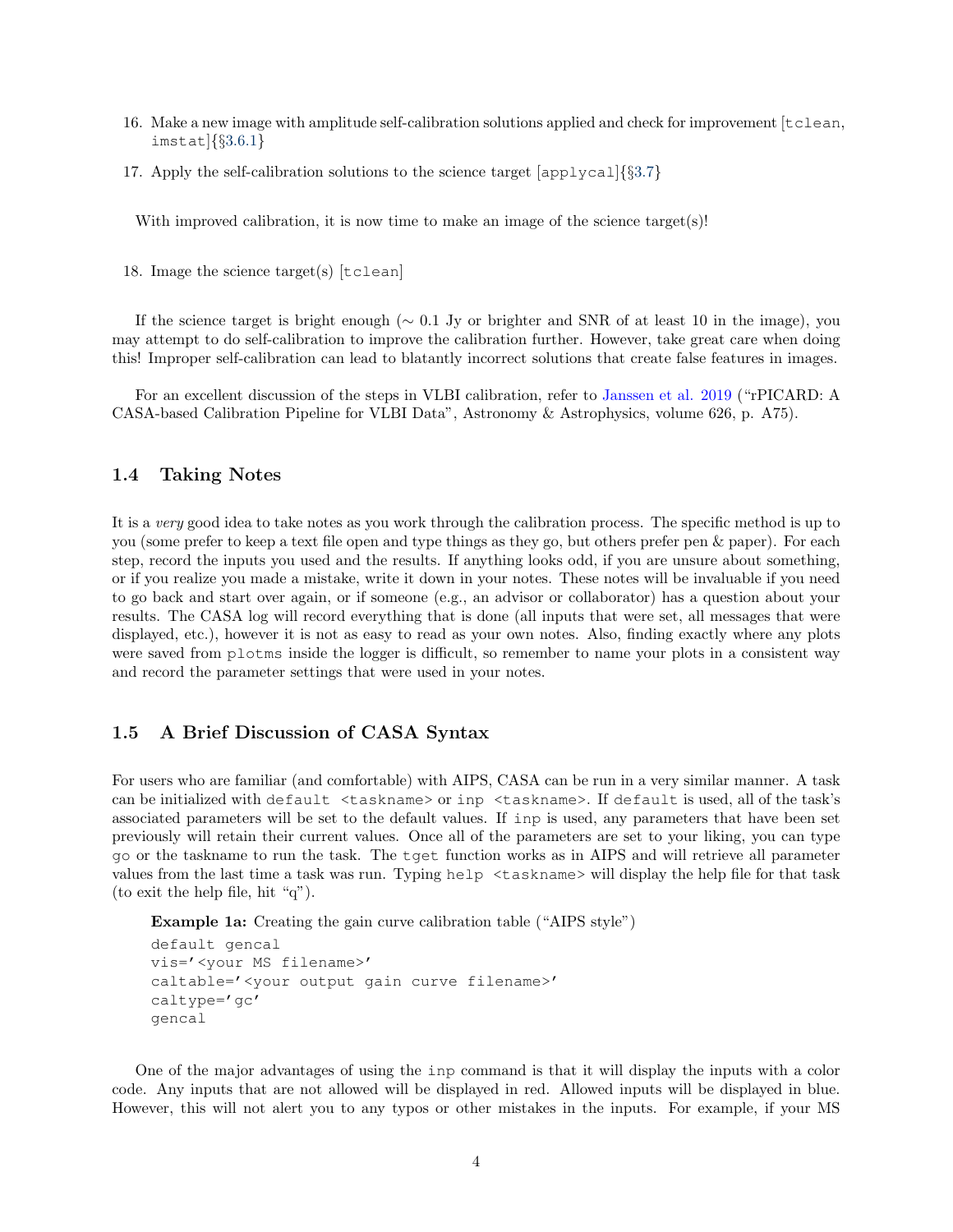is called "MyMS 1.ms" and you enter vis='myMS-10.ms', CASA will not check that the specified MS actually exists and the vis input will display in blue.

Because CASA is python-based, you may also use parentheses when initializing or calling tasks. In other words, typing default(gencal) is functionally identical to typing default gencal, and typing gencal() is functionally identical to typing gencal.

One of the major benefits of CASA being python-based is that you can also call and run tasks in one line by entering all the parameters in parentheses. This functionality is particularly useful for writing scripts. The following example will run gencal in the exact same way as in Example 1a, but using only one line.

Example 1b: Creating the gain curve calibration table ("scripting style") gencal(vis='<your MS filename>', caltable='<your output gain curve filename>', caltype='gc')

Throughout this document, the tasks and their associated parameters will be presented in the "scripting style". This is the preferred way of doing "hands-on" calibration because it reduces the risk of accidentally leaving a variable set from a previous task. Users who opt to use the "AIPS style" (also called "inp/go" or "inp-&-go") are *strongly* encouraged to make heavy use of the default command to reset all variables to their default values before running a task.

Some users like to use a combination of the "AIPS style" and "scripting style". They first use the inp functionality to make sure all of their parameters are set correctly, and then copy their inputs to a script file using the "scripting style" format. It is also possible to keep notes in the script file as comments! This is an excellent way to have a repeatable calibration process, with notes on how things work, all in one place.

Another benefit of CASA being python-based is that you can use the list .append() functionality to add elements to any of the parameters that are lists. One example where this might be useful is the task applycal, which users will often run multiple times adding new calibration tables as they are created. If you are using CASA in the "AIPS style" and want to simply add your latest calibration table to the gaintable list, you would type:

```
tget applycal
gaintable.append('<new table name>')
```
One final important thing to note is that CASA is case-sensitive, so 'MyBigScaryVLBAProject.ms' is not the same as 'mybigscaryvlbaproject.ms'.

## 2 VLBA CASA Calibration Recipe

This recipe assumes that you have [downloaded and installed](https://casa.nrao.edu/casa_obtaining.shtml) the appropriate version of CASA (preferably 6.3 or higher, but it will also mostly work for 5.8 or 6.2) and retrieved your data from the [NRAO archive.](https://data.nrao.edu) The procedure described is for a phase-referenced observation (which is the most common type of observation done on the VLBA).

In general, it is good practice to check the solutions derived by each task before applying them to the data. Most users prefer to inspect the solutions graphically. This can be done using plotms (in CASA 5.8, and 6.2 or higher) or plotcal (in CASA 5.8). More advanced users may also wish to try the JIVE plotting tool [jiveplot](https://github.com/haavee/jiveplot) (also sometimes called 'jplotter'); however, users should be aware that there may be compatibility issues depending on the version of casacore. Note that both plotcal and jiveplot are noninteractive plotting tools (you cannot change the data being displayed inside the tool), but they will display the data faster than plotms.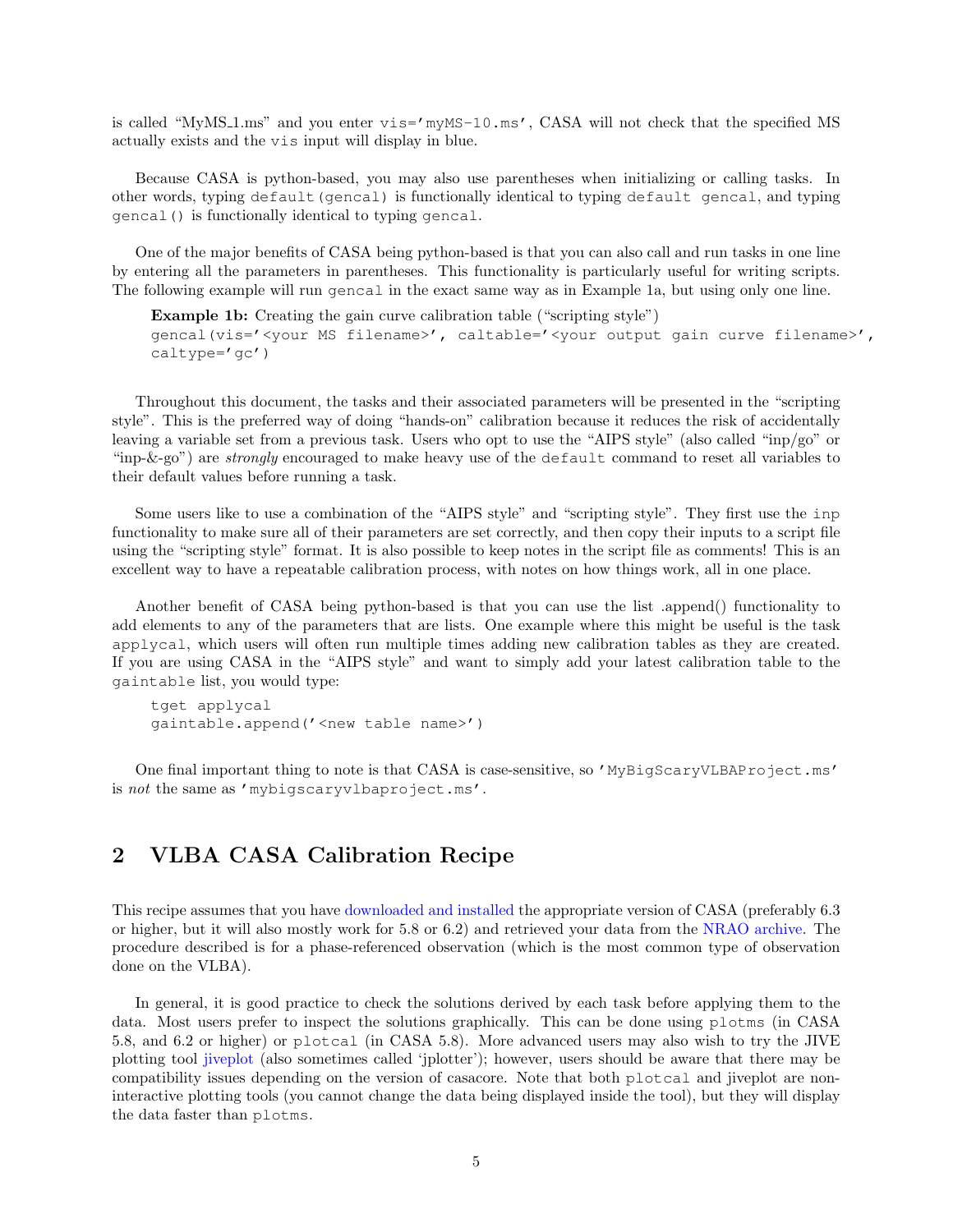### 2.1 Loading Data and Initial Flagging

#### <span id="page-5-0"></span>2.1.1 Import FITS-IDI File

Convert the FITS-IDI file to a CASA Measurement Set (MS) with importfitsidi.

```
importfitsidi(fitsidifile='<your filename>.idifits',
 vis='<output filename>.ms',
 constobsid=True,
  scanreindexgap s=15)
```
The scanreindexgap s parameter is used to reconstruct scan boundaries in those cases where sources do not change between scans. In general, it is good to set scanreindexgap\_s to some non-zero number to help CASA properly organize the scan list. The recommended value is 15. Shorter times may work as well, but you probably do not want to go much shorter than about 5 seconds. If you find that the resulting MS contains too few scans, run importfitsidi again with scanreindexgap\_s set to a smaller number. If your MS has too many scans, especially multiple scans on the same source when you think it should just be one scan, run importfitsidi again with scanreindexgap\_s set to a larger number.

#### <span id="page-5-1"></span>2.1.2 Inspect the Data

Take a look at the scans, sources, and antennas with listobs. It may be useful to write the listobs output to a file on disk so you can refer to it later (e.g., when you need to find a single scan on a fringe finder).

```
listobs(vis='<your filename>.ms', listfile='<output filename>.txt')
```
Defining a listfile filename will mean that the output is not shown in the logger, only written to the file. If you want to have the listobs output in the logger and in a file, you will need to run listobs twice; once with listfile='', and once with listfile set to your desired filename.

Important things to note in the listobs output are:

- Source names and the associated field numbers
- The number of spectral windows (spw) and their associated channels, frequencies, channel bandwidths, total bandwidths, and polarizations ("Corrs")
- The station names and antenna diameters (all VLBA antennas should have diameters of 25.0 m)

If necessary, correct the antenna tables.

```
ants= ['BR','FD','HN','KP','LA','MK','NL','OV','PT','SC']
diams= [25.0,25.0,25.0,25.0,25.0,25.0,25.0,25.0,25.0]
tb.open('<your filename>.ms/ANTENNA', nomodify=False)
tb.putcol('DISH_DIAMETER', diams)
tb.close()
```
NOTE: All ten VLBA antennas are listed in alphabetical order here, because that is the standard for most VLBA observations. You should check the order and antennas present for your specific observation.

Next, inspect the data with plotms.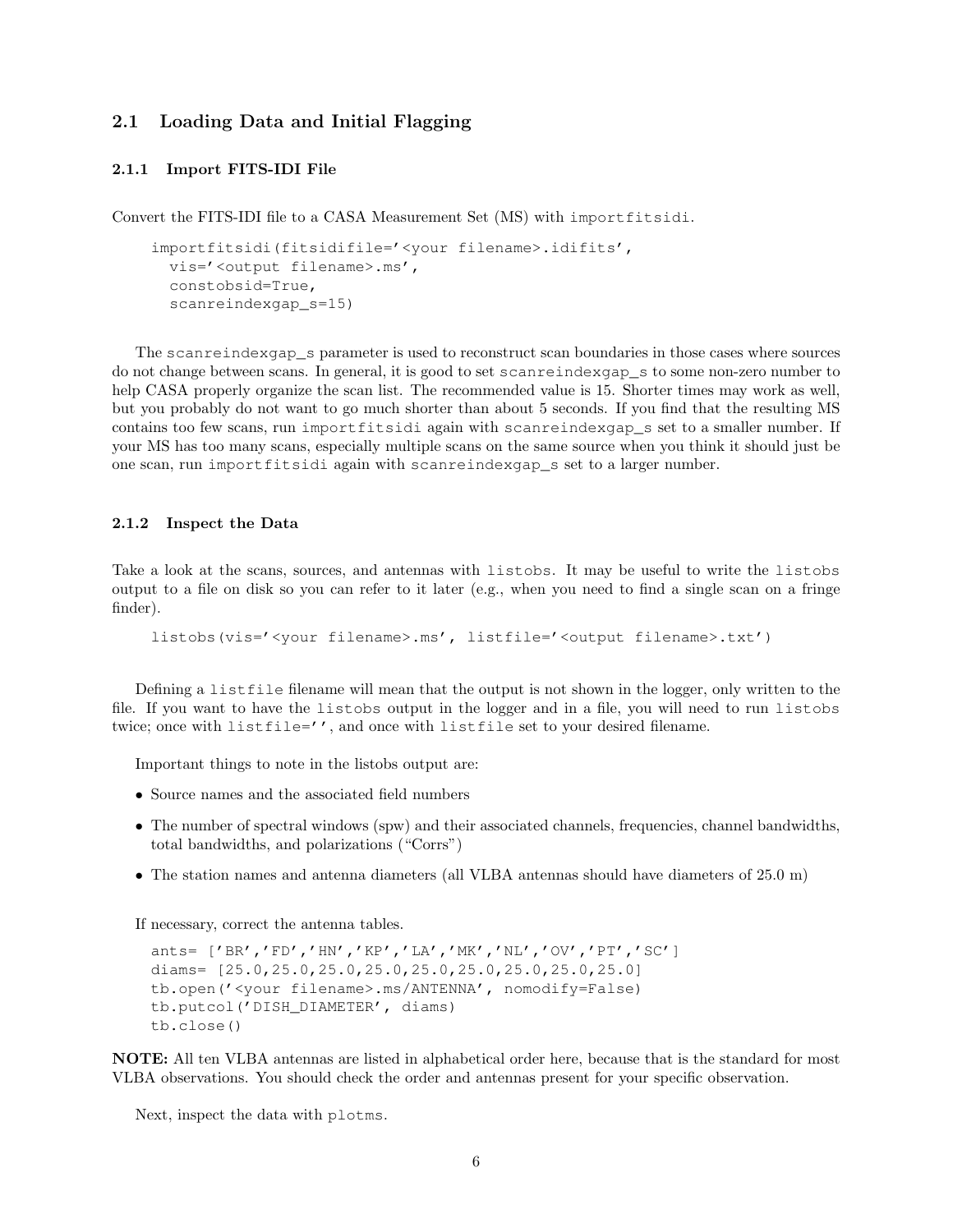

Figure 1: Viewer tool bar; the red circle indicates the "Data Display Options" tool.

```
plotms(vis='<your filename>.ms',
  xaxis='frequency',
  yaxis='amp',
  field='<br />bright source>',
  antenna='*&*',
  correlation='RR,LL',
  iteraxis='antenna',
  coloraxis='spw')
```
**NOTE:** Setting antenna=' $*\&*'$  will avoid plotting the autocorrelations. If you want to look at just the autocorrelations (to look for RFI, for example), you would set antenna=' $*&&&'$ .

You should play around with plotms a bit. Try using the GUI to make changes. Change the axes that are plotted (e.g., try amplitude vs time, phase vs. frequency, amplitude vs phase, etc.). Be warned that plotms may crash on you, and you may need to quit and restart CASA to get it to work again.

You may also want to inspect the visibility data using viewer. This can reveal issues that are harder to see in plotms. The viewer window can be configured to look very similar to TVFLG in AIPS.

viewer(vis='<your filename>.ms', displaytype='raster')

NOTE: In the near future, viewer will be replaced by CARTA.

It may take viewer a long time to load, and it will require a significant amount of RAM if you have a large dataset. Once viewer has loaded the data, click on Data Display Options (the wrench icon in the upper-left, see Figure [1\)](#page-6-1) to change the view. Change the display axes such that the x-axis is Baseline and y-axis is Time (see Figure 2, left-hand side). Animation axis can be either Channel or Spectral Window, depending on what you want to investigate. Under "flagging options", set the "show flagged regions..." to "Masked to Background" (see Figure [2\)](#page-7-1). As long as the autocorrelations are included, you will also need to adjust the contrast under "basic settings", use the "data maximum" slider to find a good setting for your data. Under "ms and visibility selection", you can change which fields are displayed.

You can also use viewer to inspect the data in a manner similar to SPFLG in AIPS by changing the x-axis to "Channel" and the animation axis to "Baseline" (See Figure [2\)](#page-7-1). Unfortunately, unlike SPFLG, you can only inspect a single baseline + spectral window at a time in viewer.

NOTE: Occasionally, viewer will crash and refuse to start again. The most reliable way to recover from this is to quit CASA and start it again. No data or tables will be lost due this issue. Alternatively, you can run viewer outside of the current CASA instance by typing "casaviewer" in another terminal window.

#### <span id="page-6-0"></span>2.1.3 Identify a Reference Antenna

While you are inspecting the data, it is a good time to choose a reference antenna for various tasks during the calibration. Usually, you will want to use one of the more central stations: FD, KP, LA, or PT. To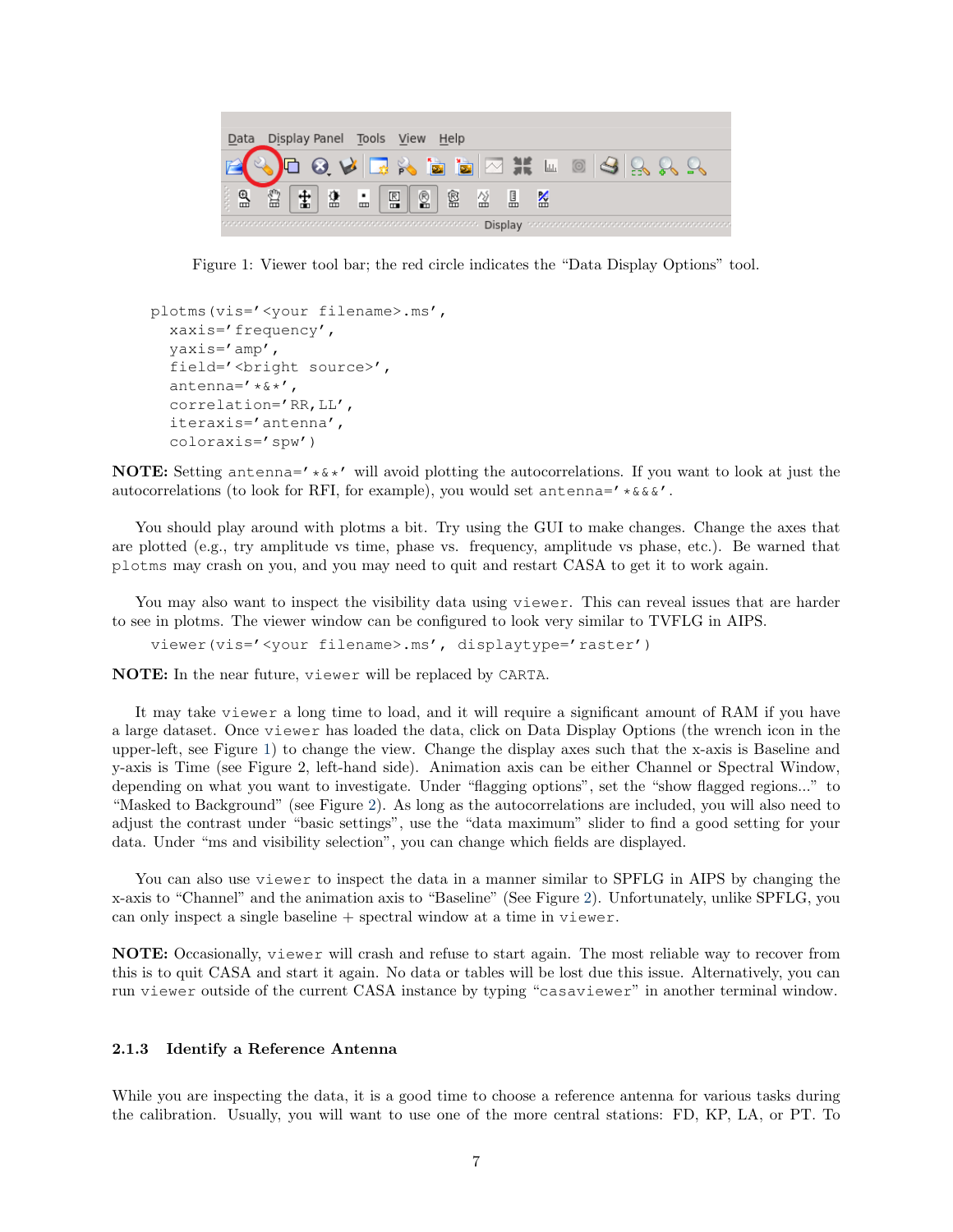determine which is the best to use as the reference antenna, plot phase vs frequency for a single scan on a bright source (usually the fringe finder or bandpass calibrator). Inspect each of the 4 central antennas and use the one which has the most well-behaved phases. Look at each antenna in both right- and left-hand polarization (don't worry about the cross-hands since they will usually be too low to see anything useful).

```
plotms(vis='<your filename>.ms',
  xaxis='frequency',
  yaxis='phase',
  field='<bright source>',
  scan='<one scan on the bright source with all antennas on source>',
  correlation='LL',
  iteraxis='baseline',
  coloraxis='spw')
```
Use the iteration control (green arrows at the bottom of the plot) to look at all the baselines to the selected antenna. Use the GUI controls to change the antenna and correlation to inspect each of the candidate antennas. You should also change the y-axis to amplitude to inspect the bandpass shape on each baseline and look for RFI. The ideal reference antenna will have smoothly varying phases (preferably with few wraps) and no RFI spikes in amplitude. Also, do not to use an antenna that drops out during the course of the observation as the reference antenna. Be sure to make a note about which antenna you decide to use for the reference antenna.

#### <span id="page-7-0"></span>2.1.4 Identify a Good Scan/Timerange for the Instrumental Delay

During the calibration, you will need to provide a scan or timerange for the instrumental delay (a.k.a., "single band delay" or "fringe finding"). While you are inspecting the data, take a moment to identify a good candidate scan. Ideally, you want a time range on the fringe finder where all antennas are on source.



<span id="page-7-1"></span>Figure 2: Viewer Display Options menu. Left: options selected to mimic TVFLG. Right: options selected to mimic SPFLG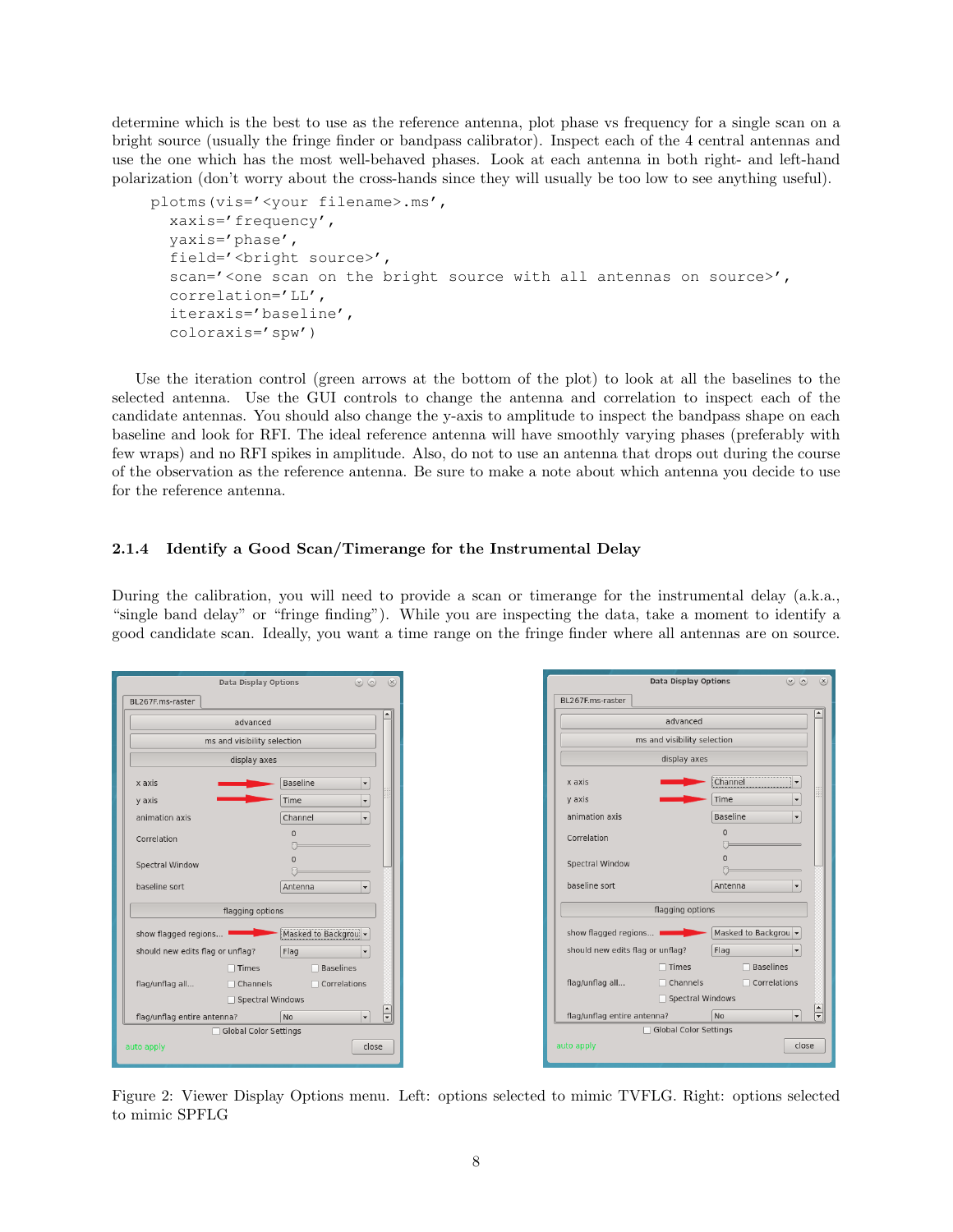You can find the scan numbers for each scan on the fringe finder by looking at the output of listobs. Inspect the separate scans on the fringe finder using plotms.

```
plotms(vis='<your filename>.ms',
  xaxis='frequency',
  yaxis='amp',
  field='<fringe finder>',
  antenna=' <refant>',
  scan='<one scan on the fringe finder>',
  correlation='RR,LL',
  iteraxis='baseline',
  coloraxis='corr')
```
Step through all the baselines and check that each other antenna has data to the reference antenna for that scan. If there is more than one scan on the fringe finder, inspect each scan one at a time using the GUI to change the scan number. In most cases, you will want to specify a one-minute timerange within the scan. Once you find a scan that you think will work, try limiting the timerange in the GUI to find a one-minute interval with good data. Make a note of this timerange so you can use it later in the calibration (§[2.4.1\)](#page-12-1).

#### <span id="page-8-0"></span>2.1.5 Flagging

"Flagging" is the term radio astronomers use to describe the process of getting rid of bad or questionable data. The term "flag" is used rather than "erase" because the data are not being deleted, just marked so the program does not to use it (i.e., the flagged data are still there, but the program ignores them).

The most reliable and least (potentially) destructive flagging tool in CASA is flagdata.

#### Quacking (optional)

NOTE: Quacking is an optional step, and you can skip it if your data do not appear to need it.

It is often a good idea to get rid of the first and last bits of each scan of a VLBA observation. This is called "quacking" in radio astronomer jargon<sup>[2](#page-8-1)</sup>.

Flag the first 4 seconds of each scan using flagdata.

```
flagdata(vis='<your filename>.ms',
 mode='quack',
 quackinterval=4.0,
 quackmode='beg',
 quackincrement=True)
```
Flag the last 4 seconds of each scan using flagdata.

```
flagdata(vis='<your filename>.ms',
 mode='quack',
 quackinterval=4.0,
 quackmode='endb',
  quackincrement=True)
```
<span id="page-8-1"></span> $2$ There is some uncertainty about the origins of the term "quack". However, some historical research (i.e., talking with people who have been doing radio astronomy for a lot longer than I have) indicates it has nothing to do with waterfowl. Instead, "quack" refers to an unscrupulous/incompetent physician who treats the symptoms of a disease without treating the disease itself. The original QUACK routine was written for the VLA DEC-10 computers and flagged the beginnings of scans because they often contained bad data, but nobody could figure out what was causing the bad data.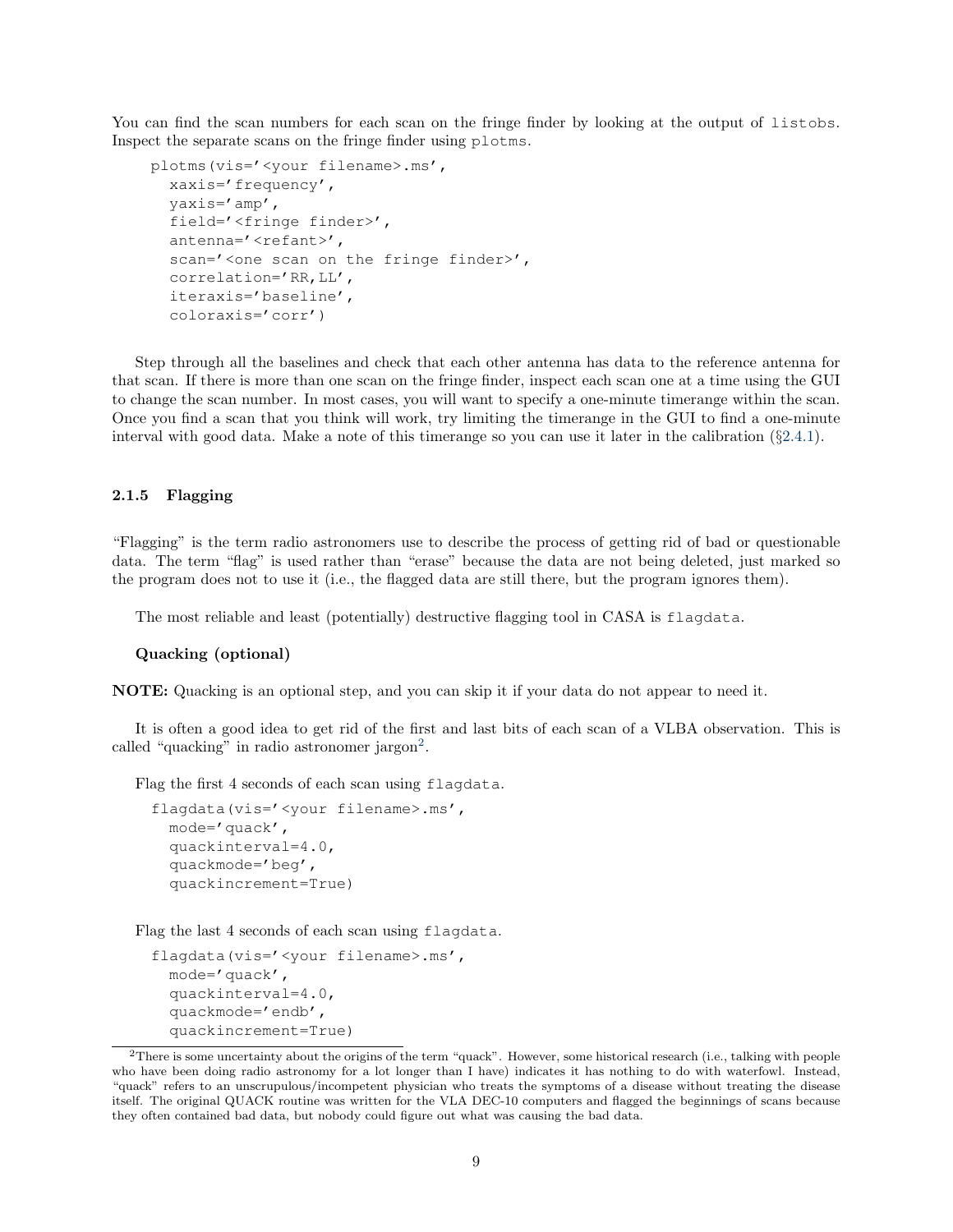#### Automated Flagging

The flagdata task includes a useful automated flagging option known as "TFCrop".

To begin, you just want to get a feel for what TFCrop will do to the data, which means you should set action='calculate'.

```
flagdata(vis='<your filename>.ms',
 mode='tfcrop',
  datacolumn='data',
  timecutoff=4.0,
  freqcutoff=3.0,
  action='calculate',
  display='both')
```
NOTE: If you are working on a spectral line project, you may want to set flagdimension='time' to avoid accidentally flagging any spectral features of interest.

The top row of the GUI will display the data as it currently is. The bottom row shows what the data will look like after the flags are applied. Step through the antennas by clicking "Next Baseline". Step through the spectral windows by clicking "Next SPW'. Step through at least a few scans by clicking "Next Scan". If you think the automatic flagging is being too aggressive, click "Quit" and adjust the threshold parameters timecutoff and freqcutoff. Setting the threshold parameters to larger values should result in fewer flags. Note that TFCrop will often aggressively flag the spectral channels at the edges of each spectral window. If you would like to prevent this, you can set flagdimension='time' to avoid any flagging on the frequency axis. Re-run flagdata until you are satisfied that the threshold values are set properly for your observation.

Once you are satisfied with the threshold settings, you will want to apply the flags.

```
flagdata(vis='<your filename>.ms',
 mode='tfcrop',
 datacolumn='data',
 flagdimension=<'time' if you want to avoid flagging edge channels>
 timecutoff=<the value you determined>,
 freqcutoff=<the value you determined>,
 action='apply',
 display='both')
```
As before, step through a few spectral windows and baselines to make sure that the flags are appropriate. If you need to adjust the threshold values before applying the flags, click "Quit". Once you are satisfied that the flagging will do what you want, click "Stop Display". The program will then apply the flags.

It is a good idea to take another look at the data with plotms at this point to see how TFCrop did.

For more details on using TFCrop, including a tutorial, see the Automatic RFI Excision section of the [VLA Flagging CASA Guide.](https://casaguides.nrao.edu/index.php?title=VLA_CASA_Flagging-CASA6.2.0#Automatic_RFI_Excision) Note that the VLA tutorial recommends setting flagbackup=False when running TFCrop. For VLBI projects, it is recommended to back up the flags whenever possible, so setting flagbackup=True would be more appropriate.

#### Flagging "By Hand"

As telescope arrays become larger and more complex, automated flagging will become the primary means of excluding bad data (just look at what ALMA does). However, the current VLBA is still small enough that inspecting and flagging data oneself is not too painful.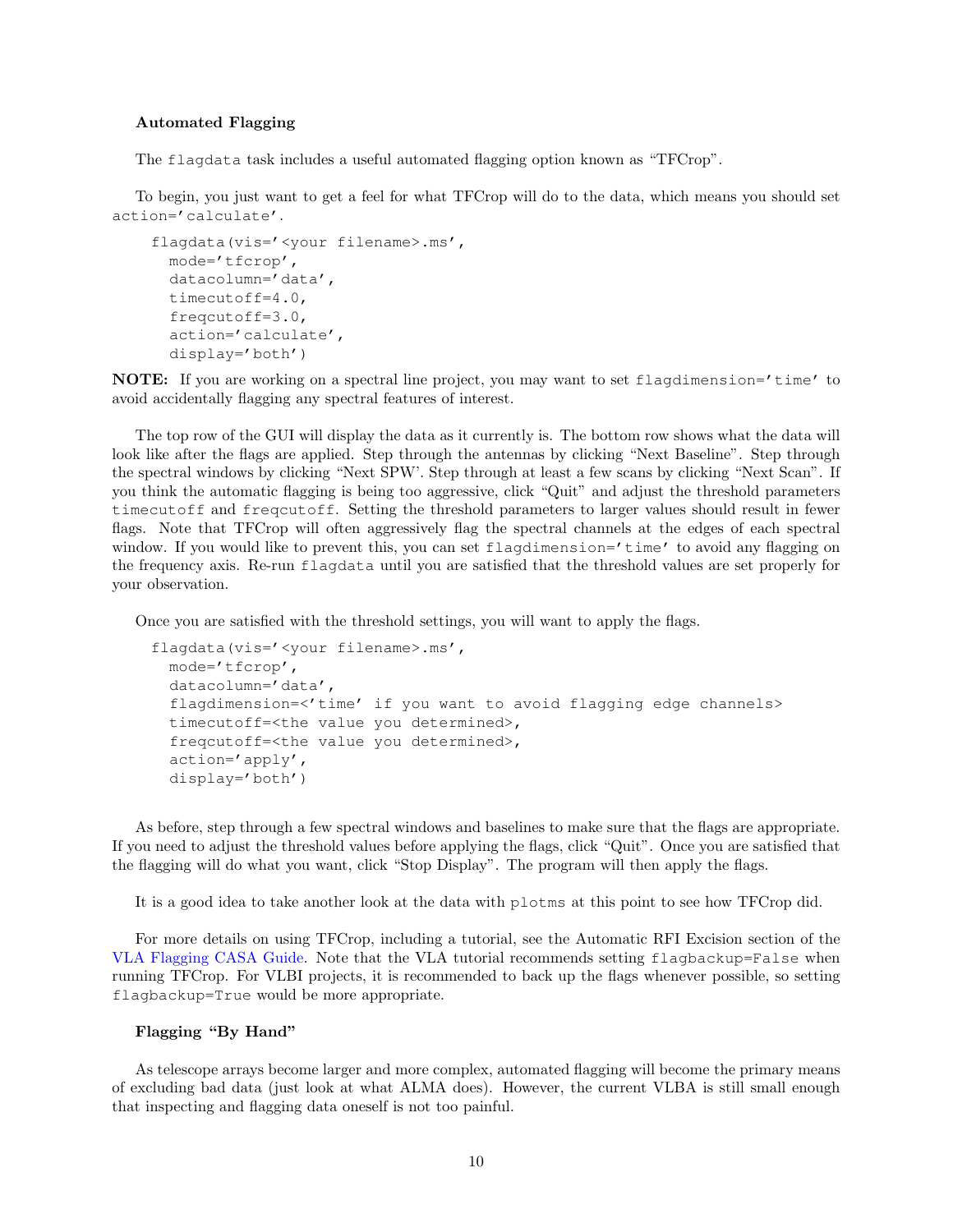You can look for obvious bad data using plotms. Be aware that while you can flag data in plotms, a major drawback to using plotms to flag data is that it makes undoing flags very difficult. It is recommended to be somewhat careful with flagging early on in the calibration process and only flag those data points that are obviously bad.

To start, take a look at the autocorrelations on the fringe finder to see if TFCrop missed any obvious RFI.

```
plotms(vis='<your filename>.ms',
  xaxis='frequency',
  yaxis='amp',
  field='<fringe finder>',
  antenna='*&&&',
  correlation='RR,LL',
  iteraxis='antenna',
  coloraxis='spw')
```
Next, take a look at the cross-correlations.

```
plotms(vis='<your filename>.ms',
  xaxis='uvwave',
  yaxis='amp',
  field='<one source>',
  antenna=' *&*',
  correlation='RR,LL',
  iteraxis='antenna',
  coloraxis='spw')
```
You should inspect one source at a time, focusing on the brighter calibrators. Dimmer science targets may just look like noisy junk at this point, so it is recommended to wait until some calibration has been applied before flagging them (although some spurious high amplitude bad data may be obvious from the start). Use the GUI to select different sources. It is often good to start by looking at amplitude vs uv distance in units of wavelength (often called a "uv plot" or a "radplot"), but it may also be useful to look at amplitude vs time, amplitude vs frequency, phase vs uv distance, phase vs time, and amplitude vs phase.

Changing the avgtime can help identify outliers and decrease the time it takes to plot the data.

## !! WARNING !!

## DO NOT USE **plotms** TO FLAG AVERAGED DATA!

There is currently a problem with the way plotms handles flagging averaged data that may lead to previously flagged data becoming unflagged. It may also cause improper values ('nan') to be written to the MS, especially if plotms crashes during flagging. If bad data is only obvious in plotms when averaged, use plotms to identify the problematic data and then create the flags using flagdata. This is a longer, more cumbersome approach to flagging, but it will ensure that the MS is not corrupted.

According to the CASA documentation, flagging can also be done in viewer. However, viewer is a bit unstable and the flagging does not always function properly. As with plotms, it is recommended to use viewer to identify the bad data, and then use flagdata to create the flags.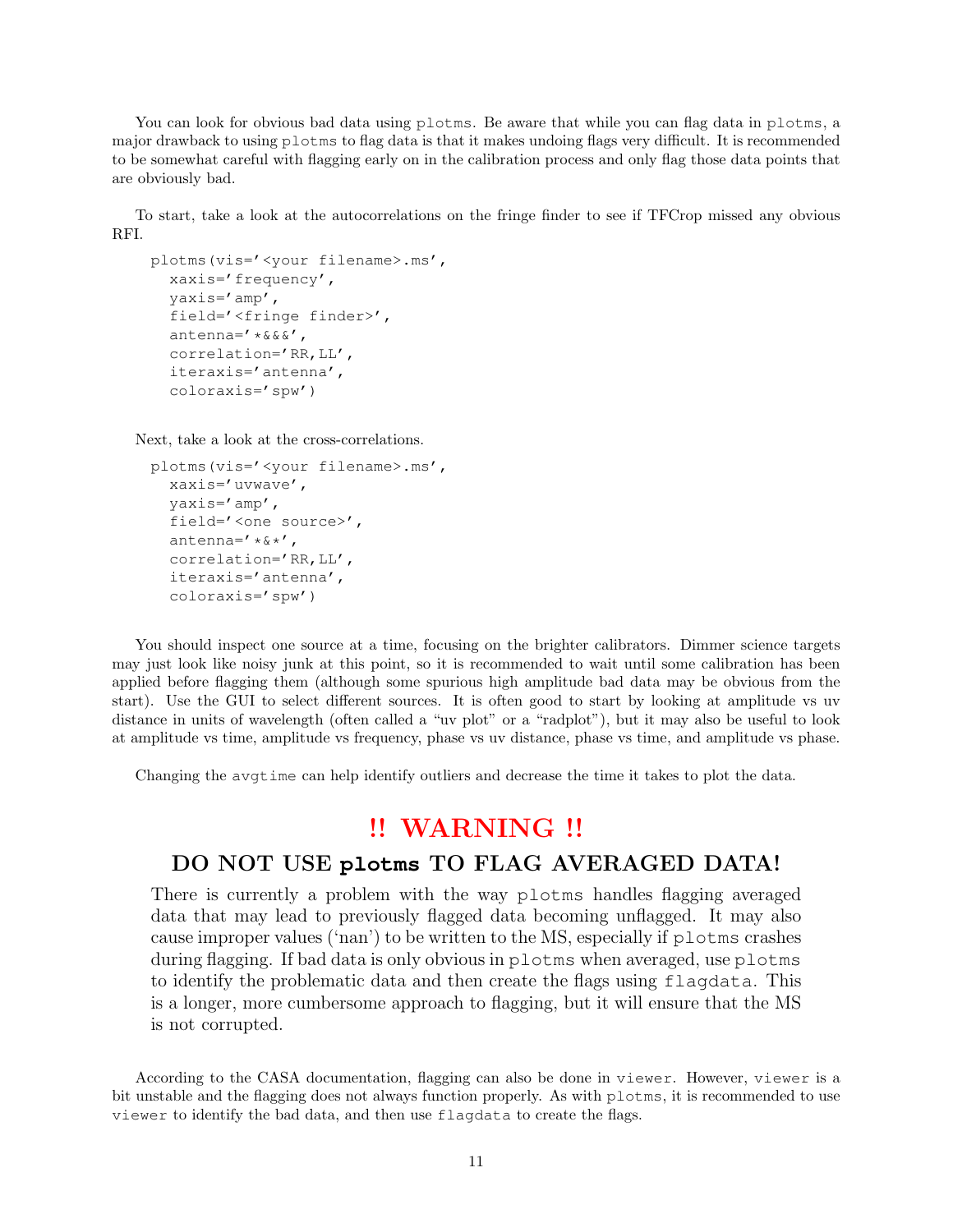Keep in mind that if you end up flagging a large amount of data on the station you chose for the reference antenna (§[2.1.3\)](#page-6-0), you will probably need to pick a different reference antenna. It may also be necessary to pick a different timerange for the instrumental delay calibration if you ended up flagging too much data on the one you picked previously (§[2.1.4\)](#page-7-0).

## <span id="page-11-0"></span>2.2 Amplitude Corrections from Autocorrelations

Determine the amplitude corrections from auto-correlations with accor.

```
accor(vis='<your filename>.ms',
  caltable='<your filename>.accor',
  solint='30s')
```
NOTE: The solution interval (solint) may need to be longer for some frequencies.

Remember to inspect the solutions as they are created. In CASA 6.2 and higher, you will need to use plotms.

```
Inspecting calibration solutions using plotms:
plotms(vis='<your filename>.accor',
```

```
xaxis='time',
yaxis='amp',
iteraxis='antenna')
```
You will need to use the green arrows at the bottom of the plotms GUI to see the solutions for the next (or previous) antenna.

In CASA 5.8, it is faster to use plotcal to plot solutions.

Inspecting calibration solutions using plotcal (for CASA 5.8 only):

```
plotcal(caltable='<your filename>.accor',
  xaxis='time',
  yaxis='amp',
  field='',
  subplot=521,
  iteration='antenna')
```
Setting the subplot variable will tell plotcal to display several plots on a single page. The first number in subplot is the number of rows you want to plot. The second number is the number of columns. So, setting subplot=521 will display 10 plots: 5 rows with 2 plots in each row.

When inspecting the accor solutions, you would like to see all of the solutions within a few percent of 1.0. Any egregious outliers should be flagged. Flagging solutions can be done inside plotcal or plotms, or can be done using flagdata.

It should be noted that the AIPS VLBA utility script VLBACCOR smooths the autocorrelation corrections by default (with a smoothing time of 30 minutes). It is possible to do this smoothing in CASA 6.3 and later using the smoothcal task.

```
smoothcal(vis='your filename>.ms,
 tablein='<your filename>.accor',
 caltable='<your filename>_smooth.accor',
  smoothtype='median',
  smoothtime=1800.0)
```
NOTE: It is not possible to smooth the accor solutions in CASA 5.8 or 6.2.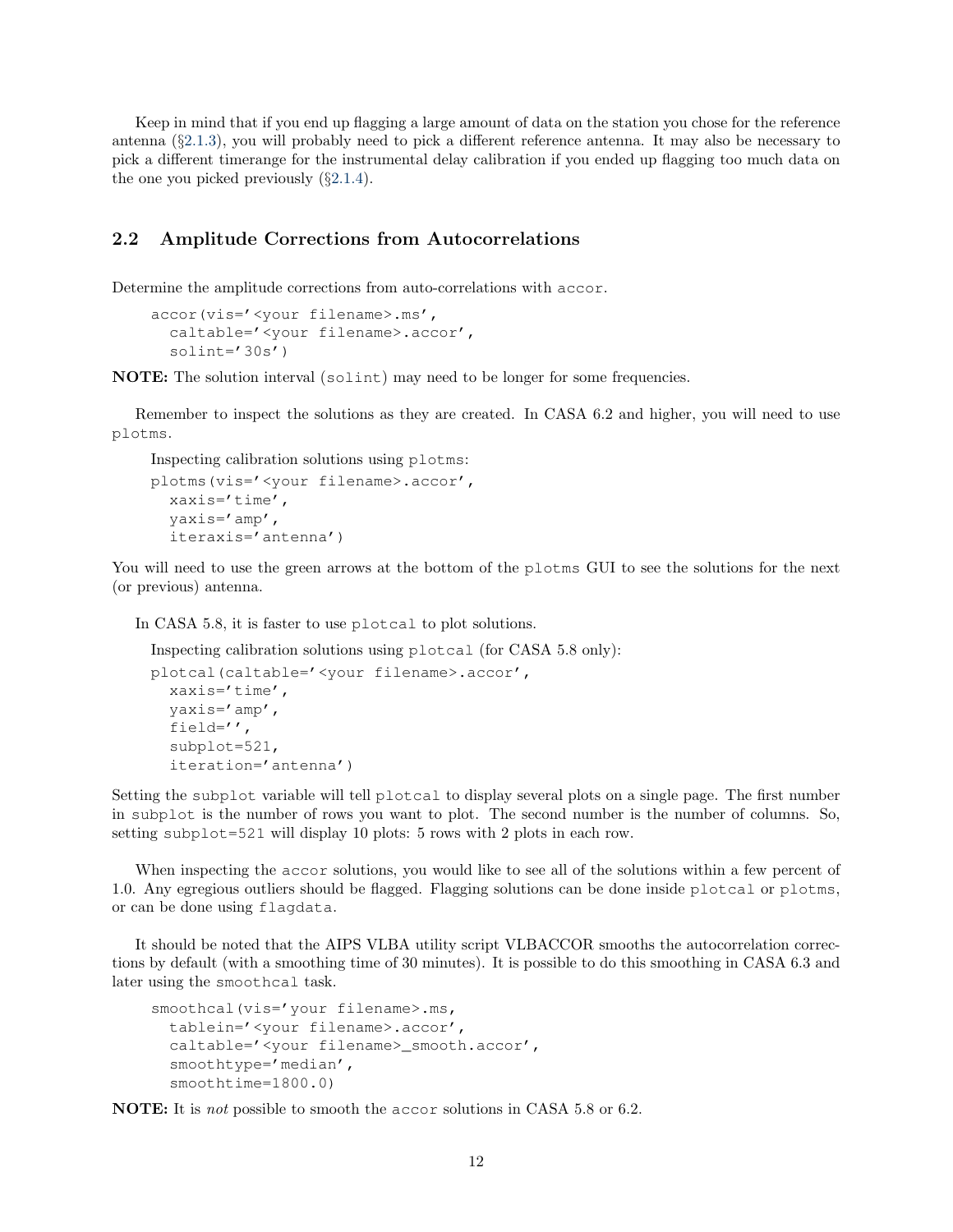## <span id="page-12-0"></span>2.3 A Priori Calibration

Generate the system temperature table with gencal.

```
gencal(vis='<your filename>.ms',
  caltable='<your filename>.tsys',
  caltype='tsys',
  uniform=False)
```
Remember to inspect the calibration tables with plotms or plotcal. For the system temperature table, plot the solutions with yaxis='amp' and look at both xaxis='freq' and xaxis='time'. Look for any egregious outliers and flag them.

Generate the gain curve table with gencal.

```
gencal(vis='<your filename>.ms',
  caltable='<your filename>.gcal',
  caltype='gc')
```
You usually will not need to inspect the gain curve corrections.

### 2.4 Delay, Rate, and Phase Calibration

The next two steps in the calibration process both involve the fringefit task.

#### <span id="page-12-1"></span>2.4.1 Instrumental Delay

Solve for the instrumental delays by using fringefit on a bright source (the "fringe finder"). Set the timerange to the time span you identified while inspecting the data earlier  $(\S2.1.4)$  $(\S2.1.4)$ .

```
fringefit(vis='<your filename>.ms',
 caltable='<your filename>.sbd',
 field='<fringe finder>',
 timerange='<one minute on fringe finder with data on all baselines>',
 solint='inf',
 zerorates=True,
 refant='<the reference antenna; usually FD, LA, PT, or KP>',
 minsnr=10,
 gaintable=['<filename>.accor', '<filename>.gcal', '<filename>.tsys'],
 interp=['nearest', 'nearest', 'nearest,nearest'],
 parang=True)
```
Ideally, the SNR for each station should be very high  $(\gg 10)$ . Watch the logger for any reports of low SNR and failures to converge on a solution.

Apply the instrumental delay corrections using applycal.

```
applycal(vis='<filename>.ms',
  gaintable=['<filename>.accor', '<filename>.gcal', '<filename>.tsys',
    '<filename.sbd>'],
  interp=['nearest', 'nearest', 'nearest,nearest', 'nearest'],
  parang=True)
```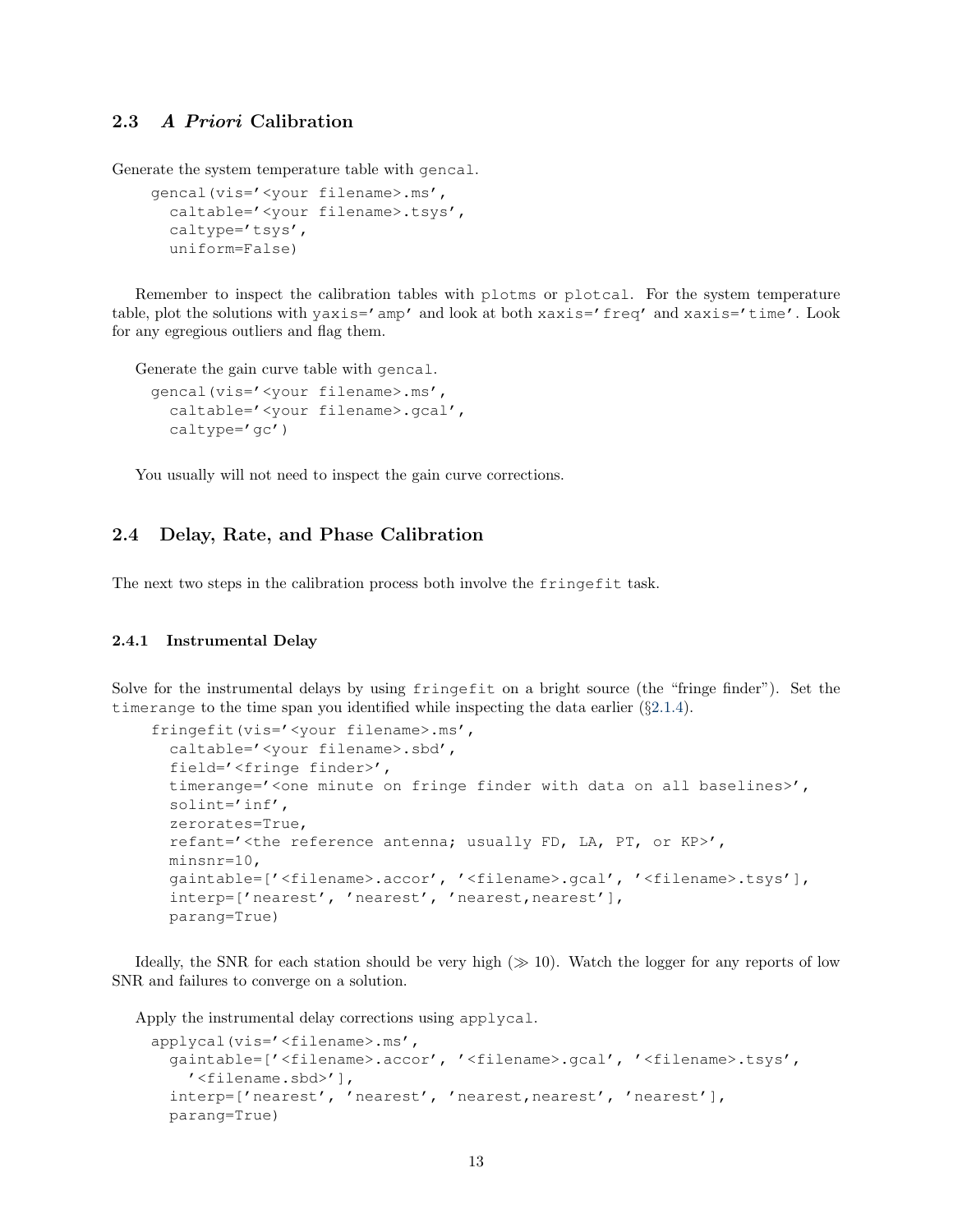NOTE: In applycal, the order in which you specify the list for gaintable sets the order for both interp and spwmap. If you change the order of gaintable, be sure to also change the order of interp and spwmap! Also, if you smoothed any of the solutions, be sure to use the appropriate filename for the smoothed table.

WARNING: If any station failed to converge on a solution in fringefit, it will be flagged with applycal unless you specify applymode='calonly'. So, if one of your antennas suddenly "disappears" from the data, check that it had good solutions in fringefit.

After the solutions have been applied, take a look at the data with plotms.

```
plotms(vis='<your filename>.ms',
  xaxis='frequency',
  yaxis='phase',
  ydatacolumn='corrected',
  field='<fringe finder>',
  timerange='<same timerange as used in fringefit above>',
  correlation='rr, ll',
  antenna='*\&*',
  iteraxis='antenna',
  coloraxis='antenna2')
```
When looking at the phases in the data column of the MS, you may see that the phases have steep slopes and may have jumps between spectral windows. Using the plotms GUI, change the ydatacolumn to corrected. This will display the phases with the instrumental delay corrections applied. The phases should be centered on 0 degrees and they should be mostly flat with no jumps between spectral windows. If the corrected phases still look gross, something has gone wrong! For example plots of phase vs frequency before and after the instrumental delay, see the [DARA EVN tutorial Part 1, Section 5A.](http://www.jb.man.ac.uk/DARA/unit4/Workshops/EVN_continuum_part_1.html#instrumental_delay)

#### <span id="page-13-0"></span>2.4.2 Global Fringe Fitting

Solve for the time and frequency-dependent effects in phase using fringefit, also known as "global fringe fitting" (or sometimes "multi-band delay"). Pick a solution interval that is appropriate for your data. It should be at least 10 seconds, and no longer than the scan length on the phase reference calibrator(s). Try starting with either 30s or 60s. For refant, enter a list of antennas to try as the reference antenna. The preferred refant should be listed first, followed by the second choice, then third choice, and so on. It is not recommended to include Mauna Kea (MK) or Saint Croix (SC) in the list, unless the phase reference calibrator is very bright on the longest baselines. Set field to a list of bright sources, usually the fringe finder and phase reference calibrator.

WARNING: This step may take a very long time to run ( $\sim 10$  minutes to several hours, depending on the size of the dataset and your computer's hardware). It may also fail a few times until you find a good solution interval (CASA is currently extremely picky about the solint, but the developers are working on that). Try not to throw your computer through the wall – it is CASA's fault, not your computer's.

```
fringefit(vis='<your filename>.ms',
 caltable='<your filename>.mbd',
  field='<list of bright sources>',
 solint='<your solution interval, e.g. 60s>',
 minsnr=5,
 zerorates=False,
 refant='<recommendation: FD,PT,LA,KP,OV,NL,BR,HN>',
 combine='spw',
 gaintable=['<filename>.accor', '<filename>.gcal', '<filename>.tsys',
    '<filename>.sbd>'],
```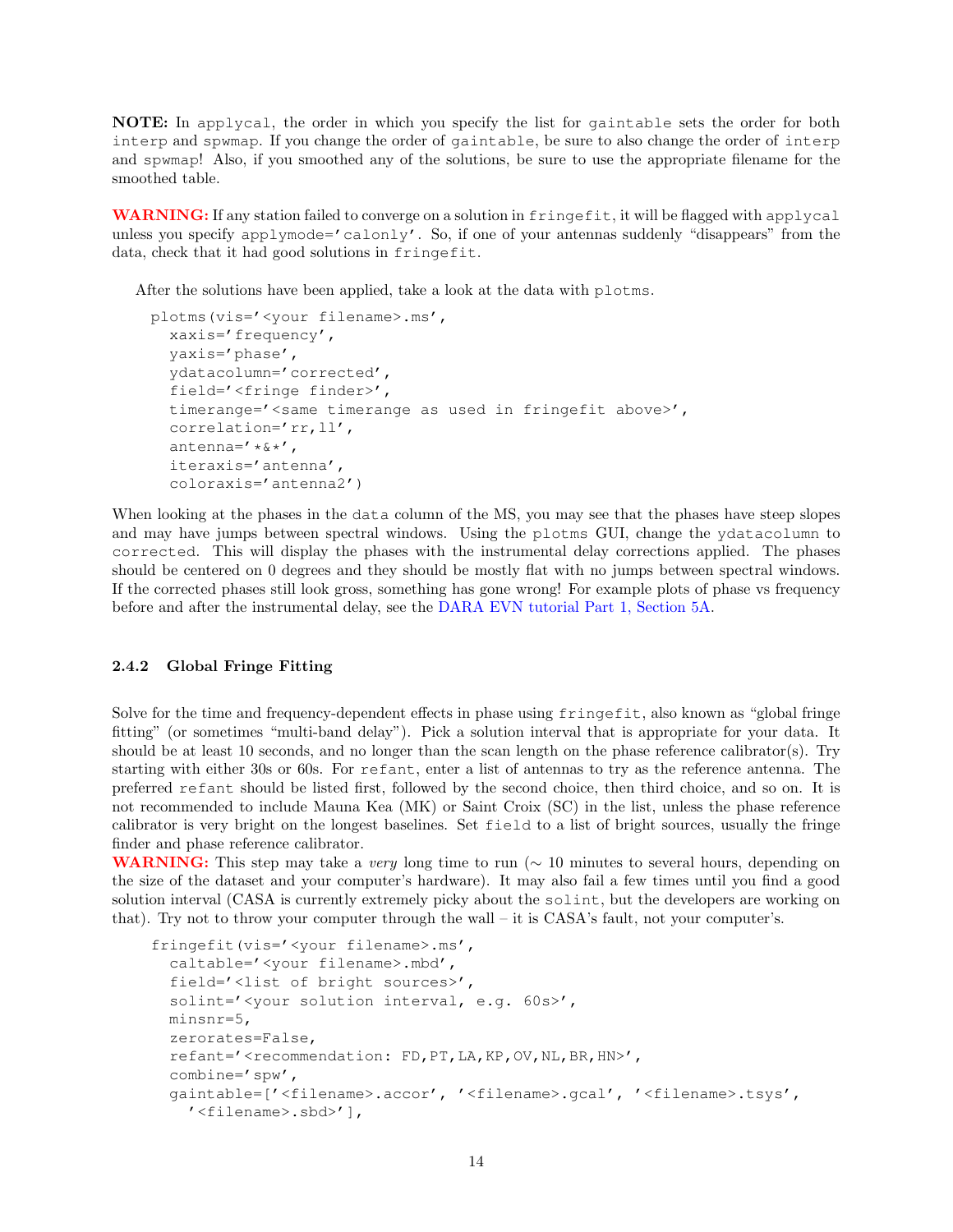interp=['nearest', 'nearest', 'nearest,nearest', 'nearest'], parang=True)

NOTE: If this step fails and you see error messages like "Can't do 2-dimensional FFT on a single timestamp! Please consider changing solint to avoid orphan timesteps", try using a solint that is exactly the scan time divided by an integer (2, 3, or 4 are recommended). If that does not fix the problem, you may have to set the solint to 'inf'.

When the fringefit task is done, check the logger for the solution statistics ("expected/attempted/succeeded"). You want all three numbers to be the same, or at least very similar. You may need to try longer solution intervals to get it to work optimally.

NOTE: If your phase reference calibrator is bright enough (about 0.1 Jy or brighter on all baselines to the reference antenna) or if you are only observing very bright sources, you can do the global fringe fit on each spectral window separately. In that case, set combine=''. Be prepared for fringefit to take even longer to run in this manner.

After fringefit has successfully completed and you are satisfied that the number of solutions is appropriate, take a look at the solutions with plotms (or plotcal, if you are using CASA 5.8) Use xaxis='time', and switch between yaxis='delay', yaxis='phase', and yaxis='delayrate'. The delay and phase solutions should both vary smoothly with time. If they do not, you may need to smooth the table before applying it. The rates should be centered on zero with some scatter.

When you are confident that the global/multi-band solutions are good, apply them with applycal.

```
applycal(vis='<your filename>.ms',
  gaintable=['<filename>.accor', '<filename>.gcal', '<filename>.tsys',
    '<filename>.sbd', '<filename>.mbd'],
  interp=['nearest', 'nearest', 'nearest,nearest', 'nearest', 'linear'],
  spwmap=[[], [], [], [], <number of spw per polarization>*[0]],
  parang=True)
```
It will probably take a while (∼ 5 minutes or longer) for applycal to run this time. It is necessary to set the spwmap because you combined all of the spectral windows to get the fringefit solutions (hence "multi-band" delay). To properly assign the fringefit solutions to each spectral window, you need to tell CASA to use the same solution for all spectral windows.

NOTE: If you determined fringe fit solutions for the spectral windows separately, just use spwmap=[].

Take a look at the data with plotms to make sure the corrections are improving the phases. For example plots of the global fringe fit solutions and the phase vs frequency before and after the global corrections, see the [DARA EVN tutorial Part 1, Section 5B.](http://www.jb.man.ac.uk/DARA/unit4/Workshops/EVN_continuum_part_1.html#multiband_delay)

NOTE: It is possible to run fringefit multiple times, selecting a subset of the spectral windows each time. For more details on doing the global fringe fit in this way, see §[4.6.](#page-26-0)

## <span id="page-14-0"></span>2.5 Bandpass Calibration

Correct for the shape of the bandpass with bandpass. You will need a bright source for this step, which is referred to as the "bandpass calibrator". Many observations will use the same source for bandpass calibration and fringe finding.

```
bandpass(vis='<your filename>.ms',
  gaintable=['<filename>.accor', '<filename>.gcal', '<filename>.tsys',
  '<filename>.sbd', '<filename>.mbd'],
```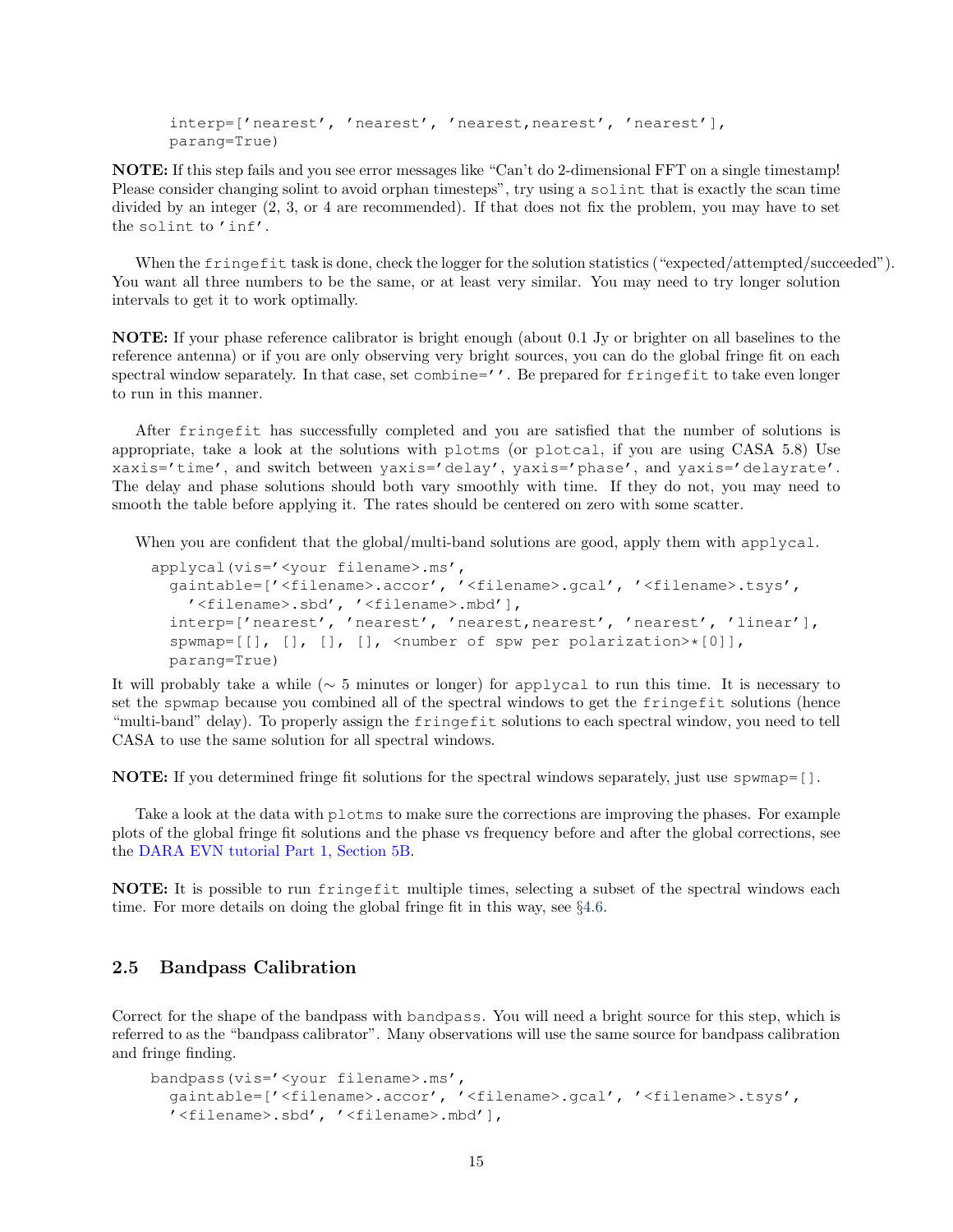```
interp=['nearest', 'nearest', 'nearest,nearest', 'nearest', 'linear'],
spwmap=[[], [], [], [], <number of spw per polarization>*[0]],
parang=True,
field='<br/>bandpass calibrator>',
solnorm=True,
solint='inf',
refant='<reference antenna>',
bandtype='B',
caltable='<your filename>.bpass')
```
NOTE: Use all of the channels in each spectral window to determine the bandpass solutions. DO NOT limit the bandpass solutions to the center 75% of the spectral windows.

Use plotms or plotcal to check that the bandpass solutions (both amplitude and phase) look similar to the bands themselves (i.e., similar to what you see when you plot amplitude or phase vs frequency). Because CASA applies solutions by dividing visibilities by solutions (rather than multiplying the two, as AIPS does), the solutions should look similar to the data itself.

Apply bandpass solutions with applycal.

```
applycal(vis='<your filename>.ms',
  field='',
  gaintable=['<filename>.accor', '<filename>.gcal', '<filename>.tsys',
    '<filename>.sbd', '<filename>.mbd', '<filename>.bpass'],
  interp=['nearest', 'nearest', 'nearest,nearest', 'nearest', 'linear',
    'linear,linear'],
  spwmap=[[], [], [], [], <number of spw per polarization>*[0], []],
  parang=True)
```
Because you are applying the global fringe fit calibration again here, this step will probably take a while  $($ ∼ 5 minutes or longer) again.

#### 2.5.1 Check the Bandpass Correction and Do More Flagging

After applying the bandpass solutions, look over the data with plotms.

```
plotms(vis='<your filename>.ms',
  xaxis='frequency',
  yaxis='amp',
  field='<the source used in bandpass>',
  antenna='*&*',
  correlation='RR,LL',
  iteraxis='antenna',
  coloraxis='spw')
```
For example plots of the bandpass solutions (for both amplitude and phase) and the data before and after the bandpass corrections are applied, see the [DARA EVN tutorial Part 1, Section 6.](http://www.jb.man.ac.uk/DARA/unit4/Workshops/EVN_continuum_part_1.html#Bandpass)

The bandpass calibration often does not perfectly calibrate the channels at the beginning and end of each spectral window. It is often a good idea to get rid of the edge channels that are not well-calibrated. If you notice that the edges of the spectral windows look at bit nasty (much higher than the rest of the band), feel free to flag those channels. This flagging can be done in plotms, but it is often easier (and more reliable) to do it in with flagdata.

The following example illustrates how to flag the edge channels with flagdata. It assumes you have 128 channels per spw and you want to get rid of the first and last 3 spectral channels of each spw.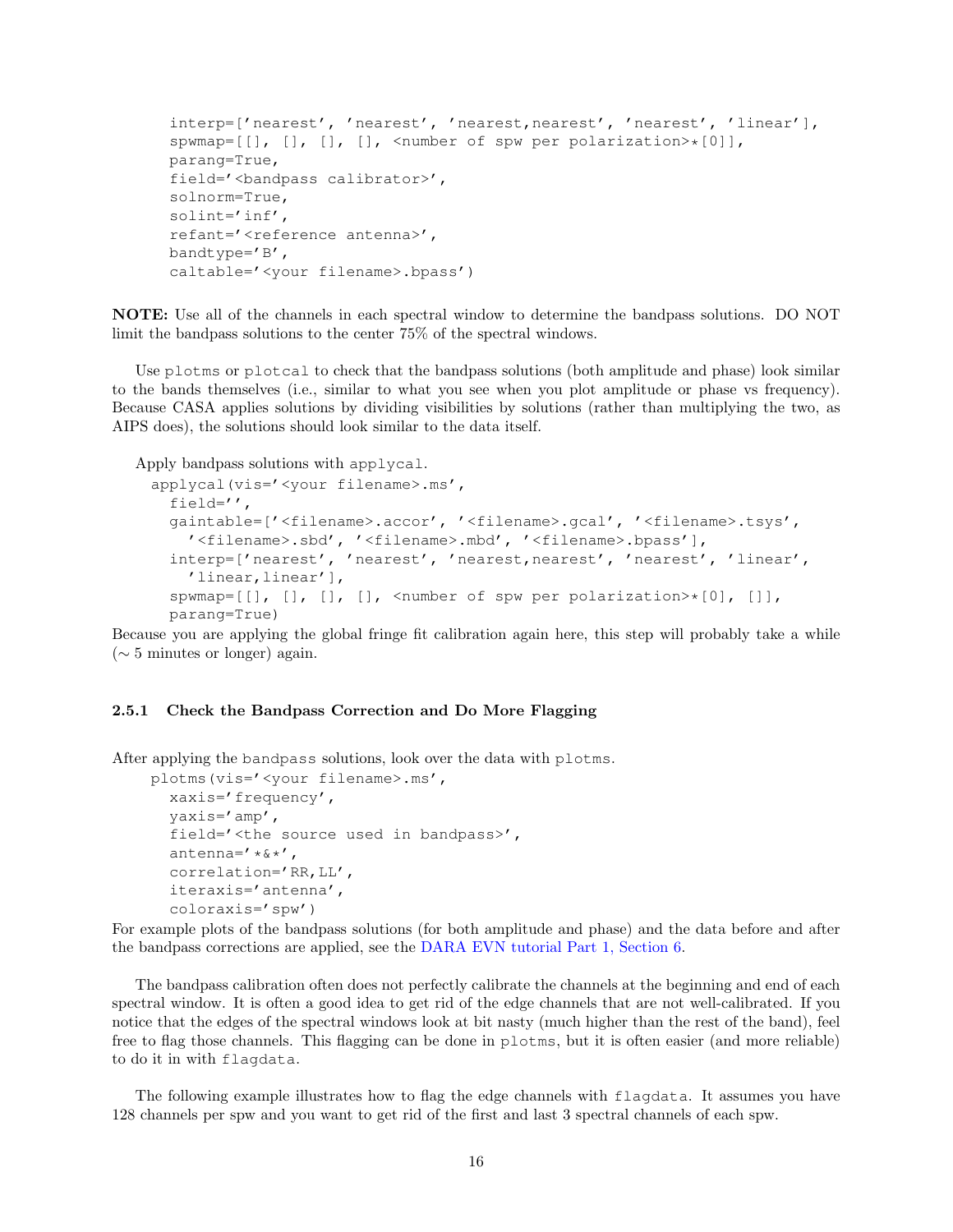```
flagdata(vis='<your filename>.ms', spw='*:0˜2;125˜127')
```
Check the results with plotms. Many experienced VLBA observers will not have any second thoughts about cutting out 8 or 12 channels on each side of the spw for continuum observations. If you start with flagging 3 channels on each side and think the amplitude vs frequency plots still look pretty gross, feel free to flag some more.

It is a good idea to also look over the bandpasses for your phase reference calibrator and any check sources. You will probably want to select just a few scans to inspect for each source, but try to look over things at various stages of the observation. If you notice that RFI is still present in the data, it may be useful to run the second automatic flagging routine, "RFlag". Running RFlag is very similar to running TFCrop (see § [2.1.5](#page-8-0) above). First, run flagdata in RFlag mode with action='calculate' to check that the program will flag everything you want and leave the good data alone.

```
flagdata(vis='<your filename>.ms',
 mode='rflag',
 datacolumn='corrected',
 action='calculate',
 display='both')
```
If your project involves spectral lines, you may want to set the spw parameter so that the RFlag routine will ignore the channels containing lines. Step through the baselines and spw to see what flags are being calculated. Adjust the parameters freqdevscale and timedevscale to change how aggressively the program will flag the data; both default to a value of 5.0, and lowering the value will result in more flags. If the RFlag routine is not performing as expected, try setting the uvrange to only include the longer baselines (high flux on short baselines can bias the statistics RFlag uses to determine what needs to be flagged). Once you are satisfied RFlag will properly flag the data, run flagdata with action='apply' to actually create the flags and remove the bad data.

NOTE: The RFlag automatic flagging routine should only be run on data for which the bandpass has been properly calibrated!

For more information on RFlag, see the Automatic RFI Excision section of the [VLA Flagging CASA](https://casaguides.nrao.edu/index.php?title=VLA_CASA_Flagging-CASA6.2.0#Automatic_RFI_Excision) [Guide.](https://casaguides.nrao.edu/index.php?title=VLA_CASA_Flagging-CASA6.2.0#Automatic_RFI_Excision)

### <span id="page-16-0"></span>2.6 Final Amplitude Scaling and Flux Calibration

If your observation was done using wide bandwidths ( $\Delta \nu \geq 256$  MHz) on the VLBA, which is any observation done a bit rate of 2 Gbps or more, you will need to do one extra step at this point. The flux density scale for wideband VLBA observations can be off by up to 30% (although it usually only off by a few percent) if the calibration does not correctly account for the wide bandpasses. To do this, you need to run accor again after the bandpass calibration has been applied. The AIPS task that was developed to address this issue is called ACSCL. For more details on this topic, and how it was handled in AIPS, see [Walker 2014](https://library.nrao.edu/public/memos/vlba/sci/VLBAS_37.pdf) (VLBA Scientific Memo #37).

Prior to running accor this time, it is strongly recommended that users inspect the calibrated data and determine whether any channels will need to be excluded from imaging or other post-processing. Edge channels may need to be excluded if the bandpass calibration did not properly correct the band at the edges. From [Walker 2014,](https://library.nrao.edu/public/memos/vlba/sci/VLBAS_37.pdf) the standard recommendation is to use the inner ∼ 75% of channels for PFB observations and the inner ∼ 89% of channels for DDC observations. Any channels that are suspected to contain RFI should also be excluded. The actual channels used will depend on the individual observation and science goals.

Final re-scaling of the auto-correlation amplitudes with accor.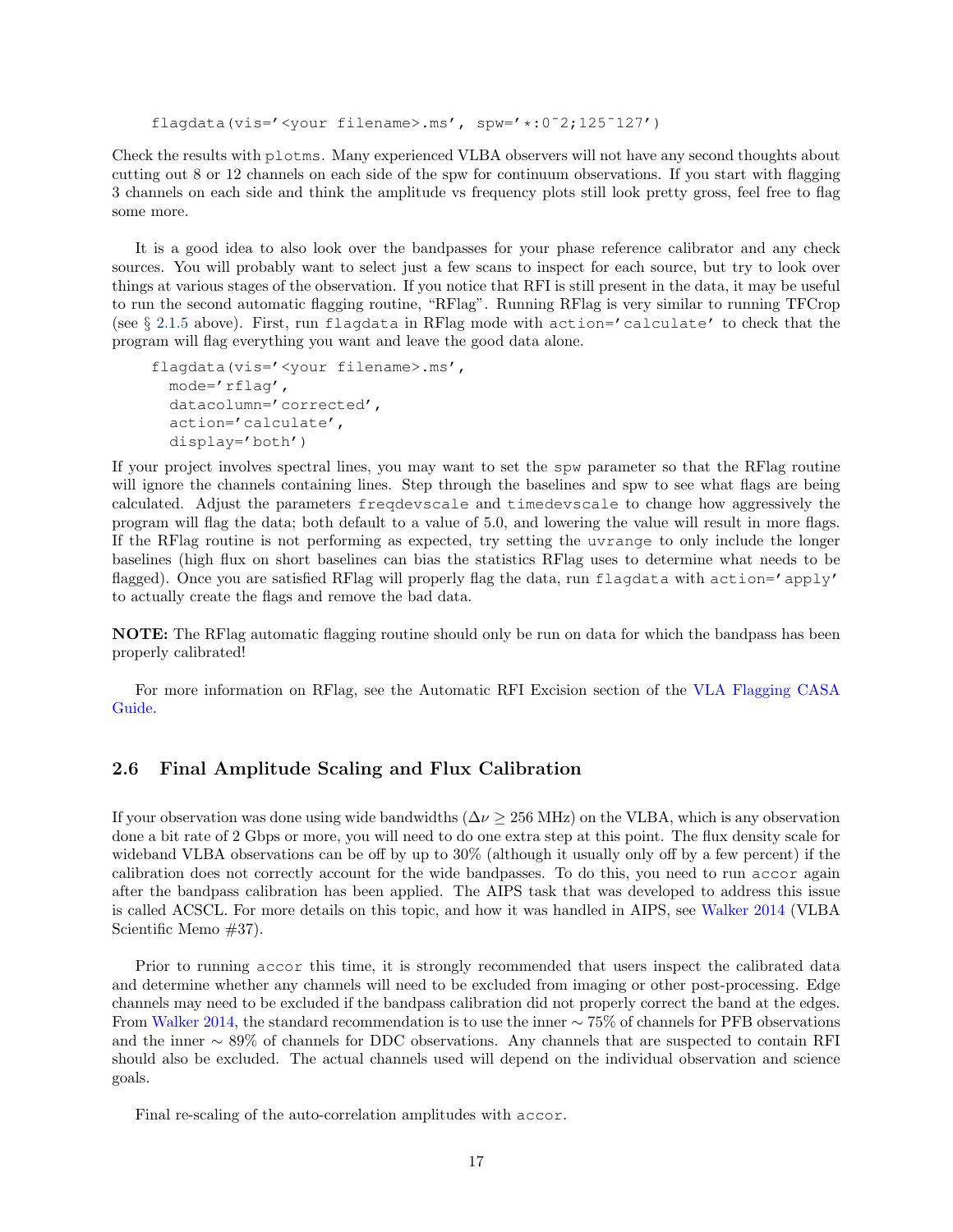### NOTE: DO NOT APPLY THE SYSTEM TEMPERATURE OR GAIN CURVE TABLES WHEN DERIVING THESE SOLUTIONS.

```
accor(vis='<your filename>.ms',
  spw='<all channels that will be used for imaging>',
  caltable='<your filename>.acscl',
  solint='2min',
  gaintable=['<filename>.accor', '<filename>.sbd', '<filename>.mbd',
    '<filename>.bpass'],
  interp=['nearest', 'nearest', 'linear', 'linear,linear'],
  spwmap=[[], [], <number of spw per polarization>*[0], []])
```
The AIPS VLBA utility script VLBAAMP smooths the autcorrelation corrections by default in exactly the same way as VLBACCOR (see §[2.2\)](#page-11-0). If you would like to replicate the AIPS method, you can use the smoothcal task as long as you are using CASA 6.3 or higher.

```
smoothcal(vis='your filename>.ms,
 tablein='<your filename>.acscl',
 caltable='<your filename>_smooth.acscl',
 smoothtype='median',
  smoothtime=1800.0)
```
Apply the final amplitude solutions with applycal. You should apply the system temperature and gain curve tables in this step.

```
applycal(vis='<your filename>.ms',
  field='',
  gaintable=['<filename>.accor', '<filename>.gcal', '<filename>.tsys',
    '<filename>.sbd', '<filename>.mbd', '<filename>.bpass', '<filename>.acscl'],
  interp=['nearest', 'nearest', 'nearest,nearest', 'nearest', 'linear',
    'linear, linear', 'nearest'],
  spwmap=[[], [], [], [], \leqnumber of spw per polarization>*(0], [], []],
  parang=True)
```
NOTE: If you smoothed any of the solutions, be sure to enter the appropriate filenames for the smoothed tables in applycal.

The data should be mostly calibrated at this point. At the very least, you should be able to make images of the calibrators.

## 2.7 Split Out Calibrated Data

It is generally recommended to split the measurement set after the initial calibration is complete. If you have multiple science targets, you should create a new MS for each science target + phase reference calibrator pair by setting the field paremeter to the appropriate values. Even if your observation only involved a single target, it is a good idea to split the MS once the initial calibration is complete. This will preserve the initially-calibrated data in case you make a mistake in any of the next steps and need to start over. Think of it as a "save point" in a video game (do you really want to have to go back to the beginning of the game when you could just start from the beginning of the current level?).

Split the calibrated MS using split.

```
split(vis='<your filename>.ms',
 outputvis='<your split filename>.ms',
```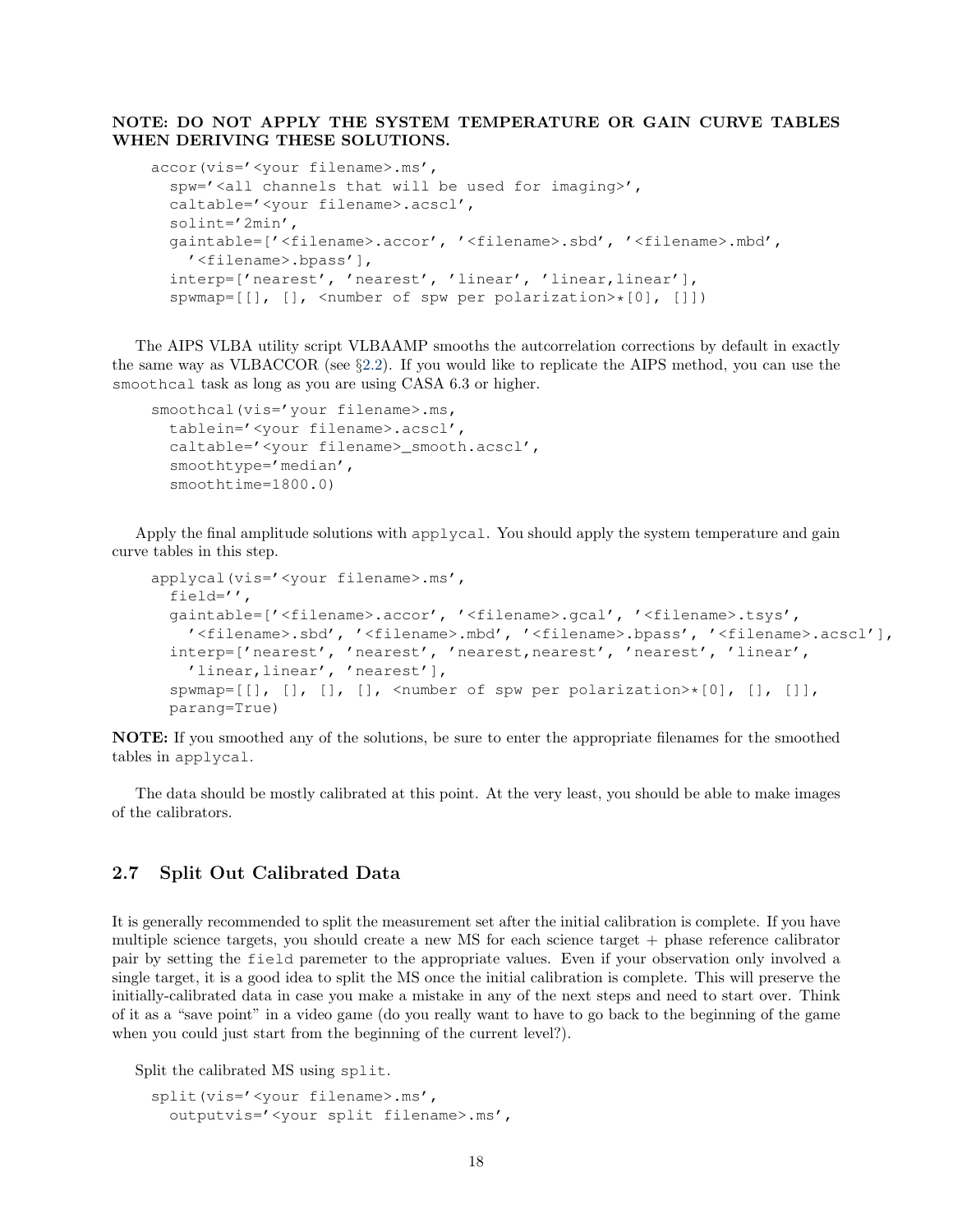field='<all fields you want in the new MS>', spw='<all specrtal windows and channels that you want for the next steps>', antenna=' $*\&*'$ , datacolumn='corrected')

You can name the new MS whatever you want, but using a naming scheme that keeps track of where it was in the calibration process will make your life easier if you make mistakes down the line. For example, you could use filenames such as "<project code>\_cal1.ms", or "<science target>\_cal1.ms" if you have more than one science target. Setting antenna=' $\star \& \star'$ ' will leave the autocorrelations out of the new MS. Also, note that you can select only the spectral windows and channels you want to keep using the spw parameter. If the edge channels are not that great (and especially if you did not use them in the preceding accor step), you can exclude them from the split file and save a little hard drive space.

## 3 Self-Calibration of VLBA Data In CASA

The initial calibration should do a good job of getting the data to the point where you can make images of the fringe finder and phase reference calibrator(s). However, VLBA observations almost always require self-calibration to get the data to the point where one can actually do scientific analysis. At the very least, observers should expect to do self-calibration on the phase reference calibrator(s) and apply those solutions to the science target as well. If the science target is bright enough for self-calibration, it will greatly help reduce noise in the image and may reveal dim structures that were not noticeable before. However, observers should be *extremely* cautious when performing self-calibration. It is possible to introduce fake structures into an image, especially with amplitude self-calibration.

Observers should always start with phase self-calibration before moving on to amplitude self-calibration. A dataset may require multiple iterations of phase self-calibration before it is ready for amplitude selfcalibration.

#### 3.1 Tracking Improvement

To ensure that self-calibration is actually helping to improve the quality of the images, you should track some image statistics. The most reliable way to do this is to determine 2 boxes in the image; one box that contains the source, and one box that does not contain any part of the source ("off-source"). You can use viewer to make some boxes, and then record the pixel locations of the lower left and upper right corners.

Once you have your on- and off-source boxes defined, use the task imstat to gather some statistics about those regions.

```
imstat(imagename='<image of interest>',
  box='<lower left corner x pixel>,<lower left corner y pixel>,
       <upper right corner x pixel>,<upper right corner y pixel>')
```
Running imstat will return several values in the logger. The values of interest for the self-calibration process are the on-source peak value, the on-source total flux density, and the off-source RMS value. It is a very good idea to record each of these values for each image (including the first image without any selfcalibration applied) as you proceed with self-calibration. Ideally, the on-source peak and total flux values will increase slightly and the off-source RMS will decrease significantly as you improve the calibration. However, be very suspicious of large increases ( $> 10\%$ ) in flux density values, especially when the off-source RMS does not improve dramatically.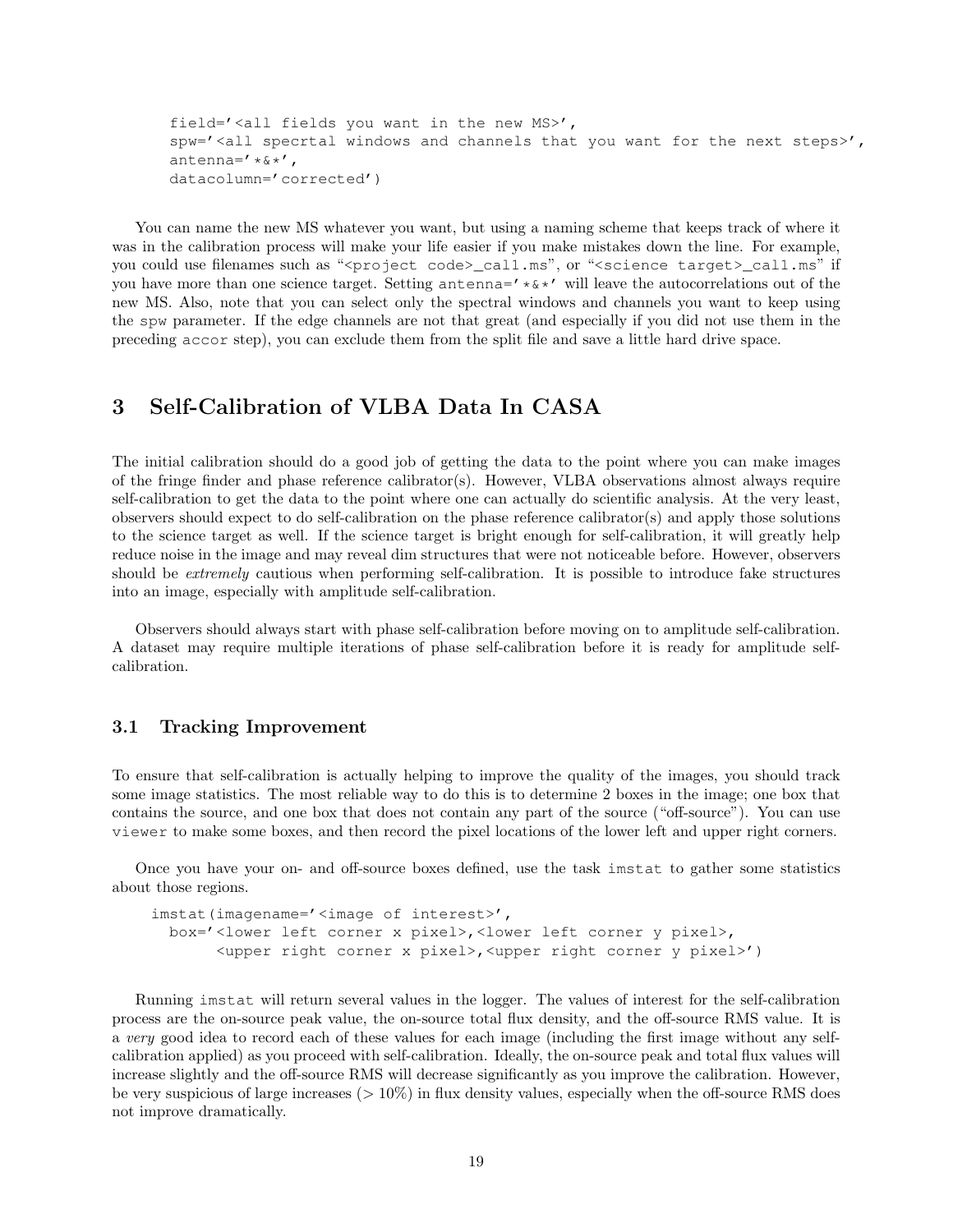#### 3.2 Self-Calibration Concept

Because the VLBA antennas are separated by such large distances, the phases may not be perfectly calibrated by fringe fitting alone. This is partly because each antenna may be looking through vastly different troposphere/ionosphere, and partly because the phase reference calibrators are rarely point sources on long baselines (and fringe-fitting usually assumes the calibrators are point sources on all baselines).

The process of self-calibration involves building models of the sources, refining the calibration based on those models, and then repeating until you converge to a good solution. The models are created during the imaging process. Each iteration self-calibration should produce images with lower noise.

Each time the noise is reduced, you may notice dimmer structures appear. This is where you need to be careful. Including an apparent structure in a model for self-calibration can "build in" features that are not real. A good rule of thumb is "if you can't self-calibrate a structure away, it is probably real". So, if you are uncertain whether a newly apparent component is real or not, first try to self-calibrate without including that component in the model. If it sticks around, it is probably a real structure and including it in the next model should further improve the calibration and lower the noise in the next image.

The first step in phase self-calibration is to create an image/model of a source, usually the phase reference calibrator. Fringe finders and bandpass calibrators are easy to self-calibrate (because they are so bright), but they are usually only observed a few times throughout the observation so any solutions derived from self-calibrating on them will not have a large impact on the overall calibration of your science target.

#### 3.3 Some More Flagging

Before imaging, it is usually a good idea to flag the calibrated data a little more aggressively than when you first started the calibration process. Remember the radio astronomers' motto: "Bad data is worse than no data!" (If you really mess up and flag something you shouldn't, you can always go back to the initially-calibrated MS and split out a fresh MS for self-calibration.)

Inspect and flag the phase reference calibrator data using plotms.

```
plotms(vis='<your split filename>.ms',
  xaxis='uvwave',
  yaxis='amp',
  field='<phase reference calibrator>',
  correlation='rr,ll')
```
You will probably need to look at the data in several ways. Plotting amplitude vs uv distance should get you off to a good start. Flag anything that is obviously too high (way above anything else). Also, try plotting different axes: amplitude vs time, amplitude vs frequency, phase vs uv distance, phase vs time, and amplitude vs phase. Once you are pretty sure that you have gotten rid of most of the bad data, exit plotms. Keep in mind that it will be difficult to undo any of the flags you create using plotms, so take care not to flag something that might be real. You can always do more flagging between iterations of self-calibration. It may help to average the spectral channels together (avgchannel) to show where the bad junk really is. However, keep in mind that you should not flag any averaged data in plotms. Instead, use plotms to identify the problematic averaged data and then create the flags in flagdata.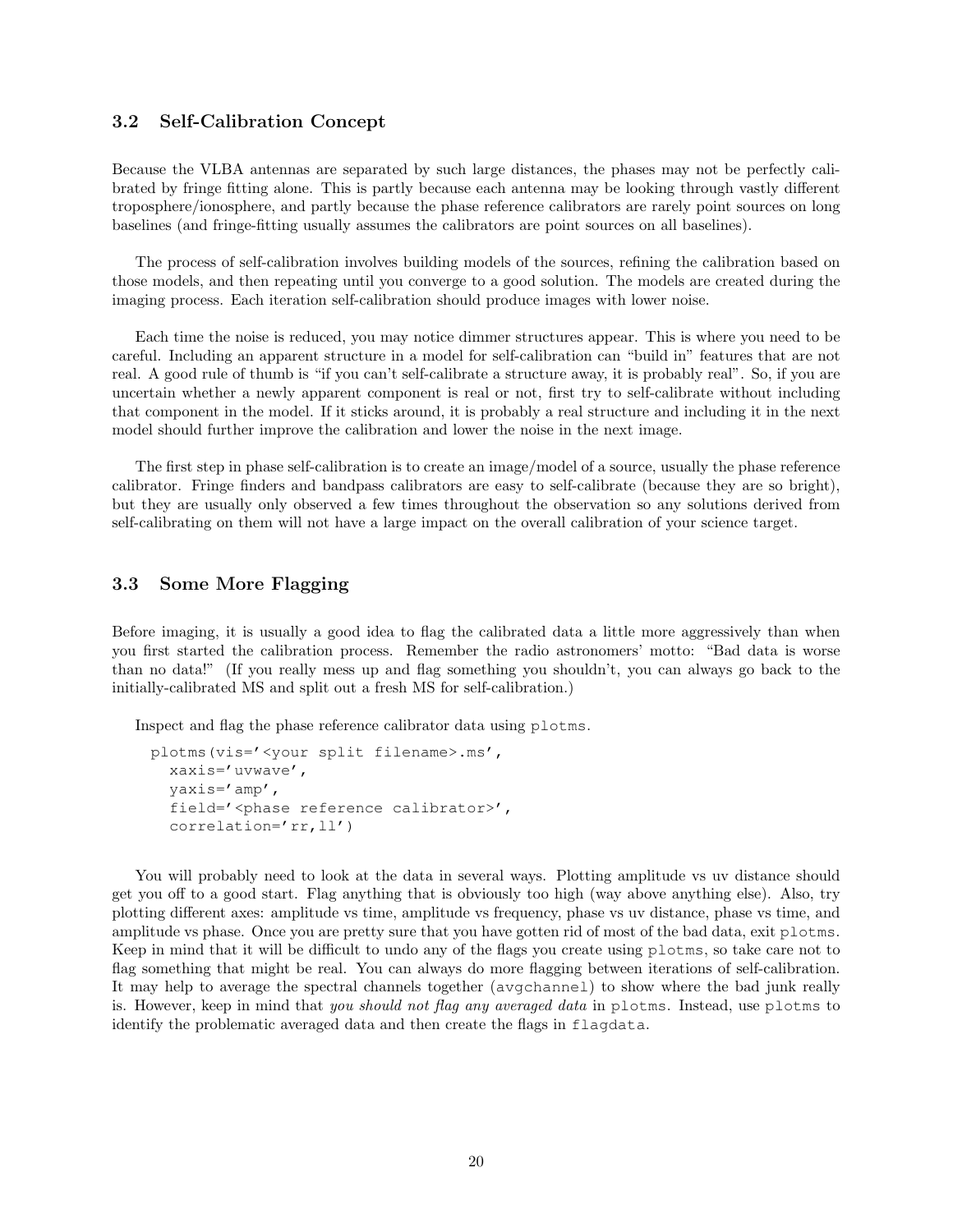#### <span id="page-20-0"></span>3.4 Make An Image of the Phase Reference Calibrator

Now that the phase reference calibrator is looking more respectable, it is time to make an image. You need to determine a few imaging parameters before starting the interactive imaging process.

To determine the cell size for the image, you need to get the maximum uv distance in our data. You can do this by plotting the amplitude vs uv distance (in units of wavelength) in plotms, as you did for the flagging.

The formula to estimate the appropriate cell size in arcseconds is:

$$
cell size \approx \frac{206265}{N_s D_{max}[\lambda]} \; arcseconds \tag{1}
$$

where  $D_{max}[\lambda]$  is the longest baseline in units of observed wavelength and  $N_s$  is the Nyquist sampling factor.

Typically, you want the  $N_s$  to be about 5 or 6. As an example, if our maximum baseline is about 150 mega-wavelengths  $(1.5 \times 10^8$  wavelengths), you should get the cell size to be between about  $2.29 \times 10^{-4}$ and  $2.75 \times 10^{-4}$  arcseconds, or 0.229 and 0.275 milliarcseconds (usually abbreviated "mas"). However, this assumes a Gaussian beam shape, which is often not true for VLBI observations. It is usually a good idea to use  $N_s = 6$  in the calculation and then round down a bit. For example, if you calculated a cell size of 0.229 mas, you should round it down to 0.2 mas.

Many programs (like difmap and AIPS) require that the image size be a power of 2 (256, 512, 1024, etc.). CASA does not have this requirement, but it is recommended that the image size be even and divisible by 2,3,5, and 7 only. A good rule of thumb is to start with a power of 2 and then multiply by 10. So, sizes like 320, 640, 1280, etc. would all work well. For most phase reference calibrators, an image size of 640 should be fine. (You can always change it, if you need a bigger or smaller image.)

To choose which deconvolver to use, you will need to calculate the fractional bandwidth of the observation. The fractional bandwidth is the total per-polarization bandwidth divided by the center frequency. If your fractional bandwidth is less than about 0.1, you can use the clark or hogbom deconvolver. If the fractional bandwidth is about 0.1 or larger, you should probably use the multi-term, multi-frequency synthesis deconvolver (mtmfs). As an example, assume you were observing in 4 Gbps mode, dual polarization, at a center frequency of 5 GHz. Your total per-polarization bandwidth would be 512 MHz (or 0.512 GHz). Therefore, your fractional bandwidth would be  $0.512/5.0 = 0.1024$ , which is just large enough to worry about deconvolution errors creeping into the image. So, you should probably use the mtmfs deconvolver. A guide to using tclean with the mtmfs deconvolver can be found in the [VLA Imaging CASA Guide.](https://casaguides.nrao.edu/index.php?title=Karl_G._Jansky_VLA_Tutorials#Imaging_VLA_Data_in_CASA)

**NOTE:** If a source is compact (point-like) and the fractional bandwidth is  $\sim 0.1$ , you probably will not see any major differences between the hogbom, clark, and mtmfs deconvolvers. However, if the source is extended or complex (e.g., has a long jet) and/or the fractional bandwidth is  $\geq 0.2$  (e.g., two widely-spaced sidebands that you are imaging together), the mtmfs deconvolver will produce vastly superior images.

For the weighting, VLBA continuum observers will often use pure natural weighting (increasing the weight on shorter baselines making the image more sensitive to diffuse material). However, you can try using some of the briggs robust weighting schemes, but you will probably want to set robust somewhere between 0 and  $+2$  (i.e., more on the natural weighting side).

For continuum imaging, you will most likely want to keep the default stokes='I' (total intensity image). Set niter, the number of iterations, to be some arbitrarily large number; at least a few hundred, but 1000 is usually a good choice. For VLBI observations (and any other interferometric observation where there is a reasonable expectation that the target will not be a point source), set interactive=True to allow you to define areas where there is real flux from the source.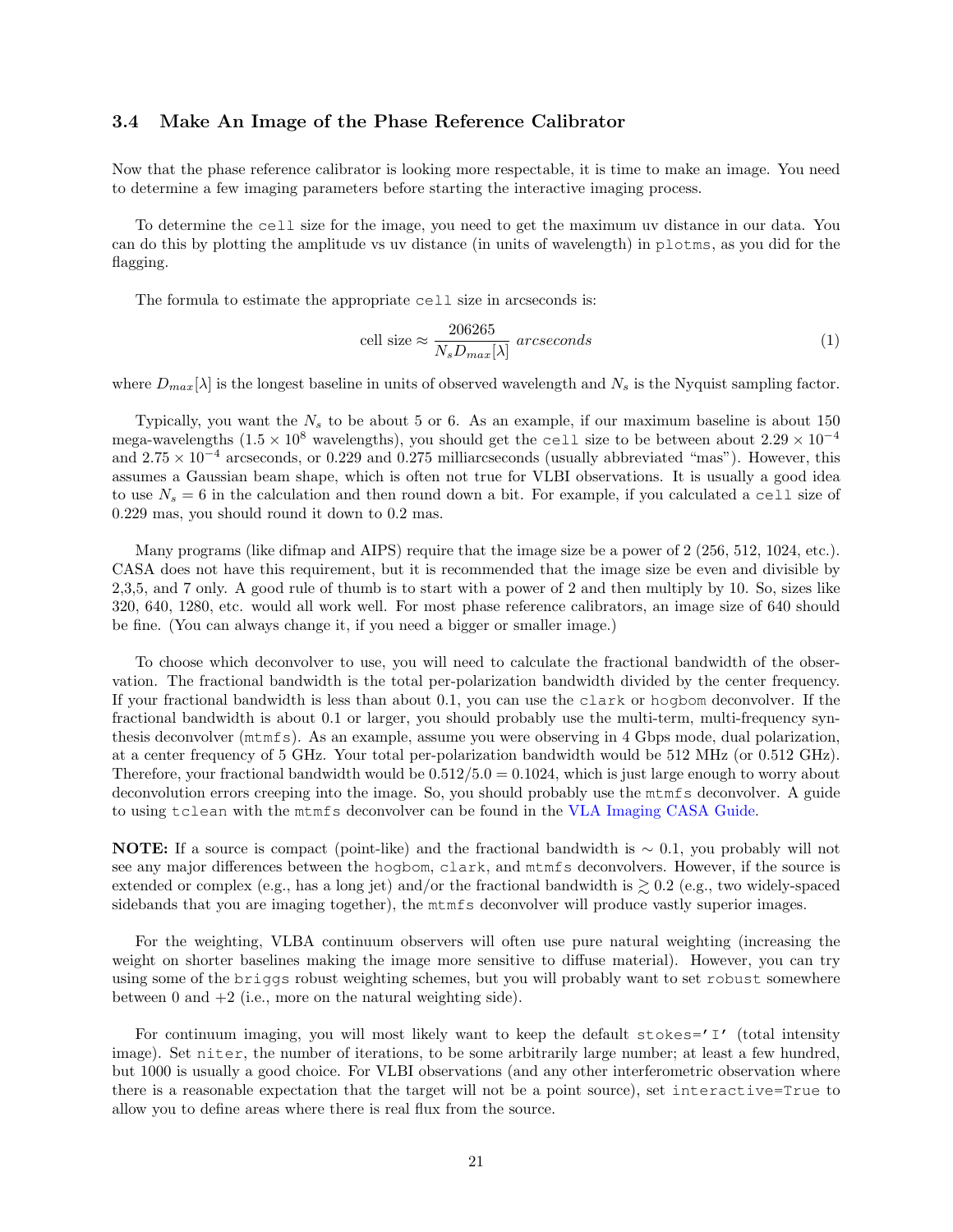Make an image of the phase calibrator with tclean. (This example assumes that using the clark deconvolver is justified.)

```
tclean(vis='<your split filename>.ms',
  field='<phase reference calibrator>',
  imagename='<br >>base name for image files>',
  imsize=[640],
  cell=['<cell size>'],
  stokes='I',
  deconvolver='clark',
  weighting='natural',
  niter=1000,
  interactive=True,
  savemodel='modelcolumn')
```
NOTE: For an excellent illustration of what is happening during the imaging process, see the [DARA](http://www.jb.man.ac.uk/DARA/unit4/Workshops/EVN_continuum_part_2.html#Imaging_101) [EVN tutorial Part 2, Section 3A.](http://www.jb.man.ac.uk/DARA/unit4/Workshops/EVN_continuum_part_2.html#Imaging_101)

Once you are done cleaning, tclean will produce several files: .image, .mask, .model, .pb, .psf, .residual, and .sumwt. If you used the mtmfs deconvolver, you will also see .alpha and .alpha.error files relating to the spectral index, and various  $\cdot$ tt# files relating to the different scales.

Remember to get the image statistics with imstat and record them somewhere so you can track how things change with self-calibration.

#### <span id="page-21-0"></span>3.5 Phase Self-Calibration

Once you have created an initial model of the source (which the above example saves to the MS model column), you can begin to self-calibrate.

NOTE: If you forgot to set savemodel='modelcolumn', you can create a model from the image using the ft task. See §[4.7](#page-27-0) for an example of running ft.

Refine the delays on the phase reference calibrator using gaincal.

```
gaincal(vis='<your split filename>.ms',
  field='<phase reference calibrator>',
  caltable='<calibration table name>.dcal',
  solint='inf',
  refant='<reference antenna>',
  minblperant=3,
  gaintype='K',
  calmode='p',
  parang=False)
```
It is usually a good idea to name the calibration tables with the source name that is being calibrated. For example, "DA193.dcal", where "dcal" stands for "delay self-calibration". Note that parang is set to False because we already accounted for the parallactic angle when we split the data from the initially calibrated MS.

Refine the phases on the phase calibrator using gaincal.

```
gaincal(vis='<your split filename>.ms',
```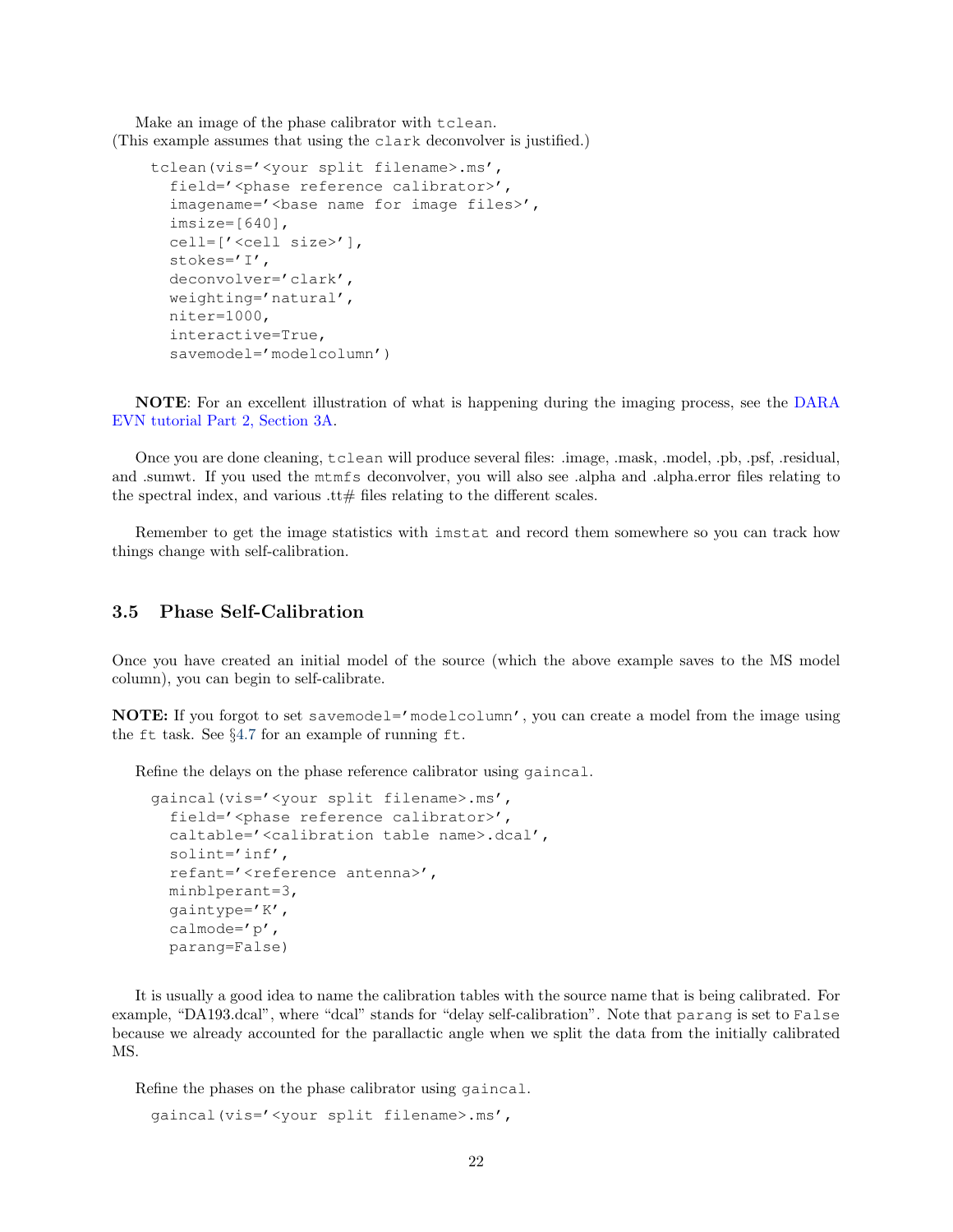```
field='<phase reference calibrator>',
caltable='<calibration table name>.pcal',
solint='60s',
refant='<reference antenna>',
minblperant=3,
gaintype='G',
calmode='p',
solmode='',
gaintable=['<the calibraton table from delay self-cal>'],
interp=['linear'],
parang=False)
```
The solution interval ("solint") should be set as short as possible. For most phase reference calibrators, this will be somewhere between 20 and 60 seconds. Dimmer source may require longer solution intervals. Watch the CASA logger for the SNR on each baseline and the number of good solutions found. If the SNR is below the minimum (the default minimum SNR is 3.0) or the number of good solutions is significantly smaller than the expected number of solutions, try using a longer solution interval.

Apply the delay and phase solutions to the phase reference calibrator with applycal.

```
applycal(vis='<your split filename>.ms',
 field='<phase reference calibrator>',
 gaintable=['<delay table>','<phase table>'],
 gainfield=['<phase ref>','<phase ref>'],
  interp=['linear','linear'],
 parang=False)
```
#### <span id="page-22-0"></span>3.5.1 Make A New Image

Now that the phase self-calibration solutions have been applied to the phase reference calibrator, make a new image using the corrected data with tclean.

```
tclean(vis='<your split filename>.ms',
  field='<phase reference calibrator>',
  imagename='<new base name for image files>',
  imsize=[640],
  cell=['<cell size>'],
  stokes='I',
  deconvolver='clark',
  weighting='natural',
  niter=1000,
  interactive=True,
  savemodel='modelcolumn')
```
The new image should have a different name from the image made before self-calibration. Note that we are still saving the model to the MS model column. Remember to get the image statistics with imstat and compare with the results from the first (no self-cal) image. Most of the time, you will only see minor or marginal improvement from the first image. Be suspicious if you see dramatic changes in the source structure and/or image statistics at this point.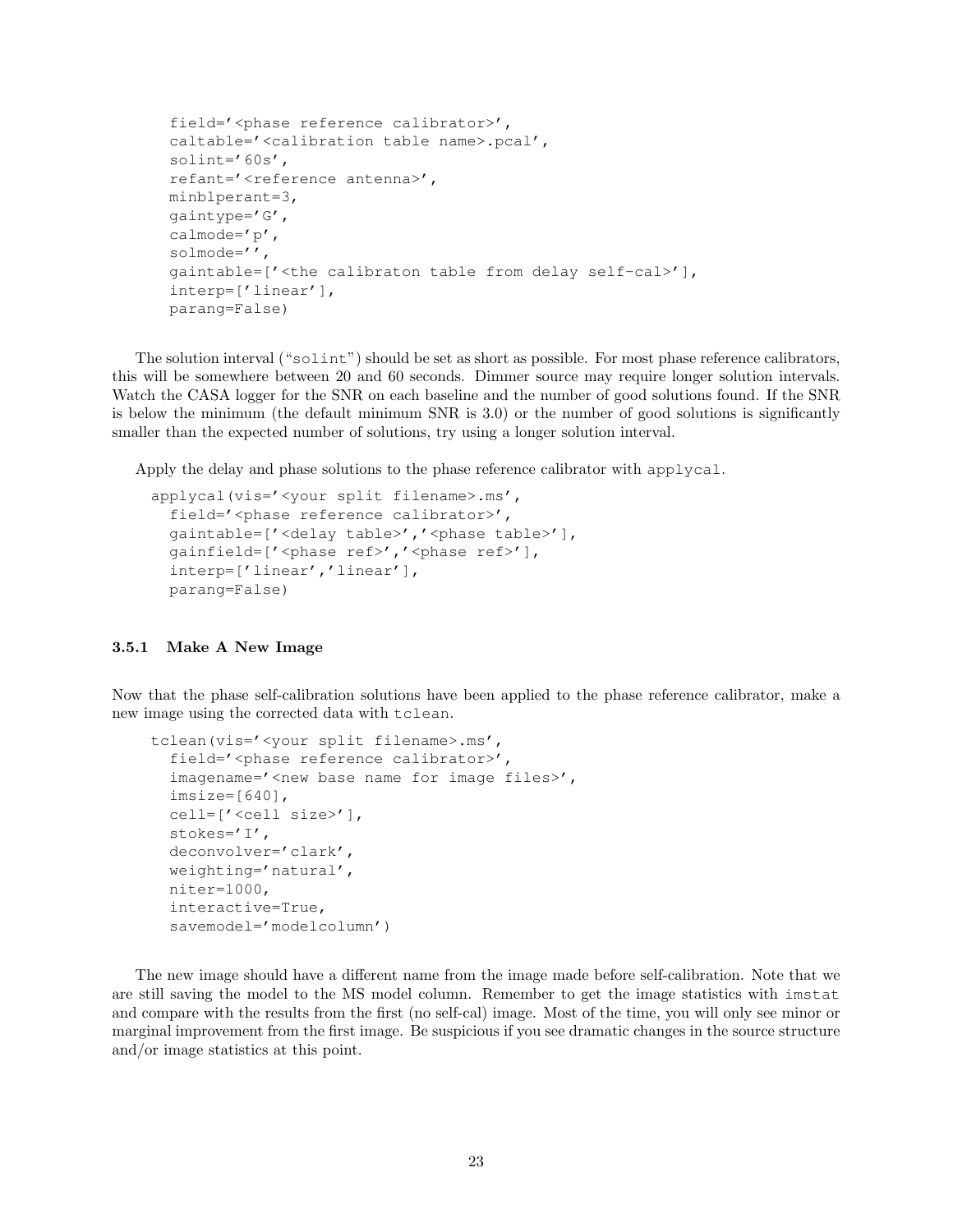### <span id="page-23-0"></span>3.6 Amplitude Self-Calibration

Once the (hopefully) improved phase self-calibrated image has been made, it is time to move on to amplitude self-calibration.

WARNING: This is the most dangerous step in self-calibration! Any structures that are in the model will now be "built in" to the image. Make sure that you fully trust your model before moving forward with amplitude self-calibration.

Refine the amplitudes with gaincal.

```
gaincal(vis='<your split filename>.ms',
  field='<phase reference calibrator>',
  caltable='<calibration table name>.apcal',
  solint='inf',
  refant='<reference antenna>',
 minblperant=4,
  gaintype='G',
  calmode='ap',
  solnorm=True,
  solmode='',
  gaintable=['<delay table>','<phase table>'],
  gainfield=['<phase ref>','<phase ref>'],
  interp=['linear','linear'],
  parang=False)
```
Amplitude self-calibration generally requires longer solution intervals than phase self-calibration. Most phase reference calibrators will need solution intervals between 120 seconds and 180 seconds, although very bright calibrators may be able to use 60 to 90 seconds. It is usually a good idea to start with using the entire scan (solint='inf') before trying shorter solution intervals.

Apply the amplitude self-calibration solutions to the phase reference calibrator with applycal.

```
applycal(vis='<your split filename>.ms',
  field='<phase reference calibrator>',
 gaintable=['<delay table>','<phase table>','<amplitude table>'],
 gainfield=['<phase ref>','<phase ref>','<phase ref>'],
  interp=['linear','linear','linear'],
 parang=False)
```
#### <span id="page-23-1"></span>3.6.1 Make Another New Image

Make sure that the self-calibration has led to an improved image by making one more image of the phase reference calibrator with tclean.

```
tclean(vis='<your split filename>.ms',
  field='<phase reference calibrator>',
  imagename='<another new base name for image files>',
  imsize=[640],
  cell=['<cell size>'],
  stokes='I',
  deconvolver='clark',
  weighting='natural',
```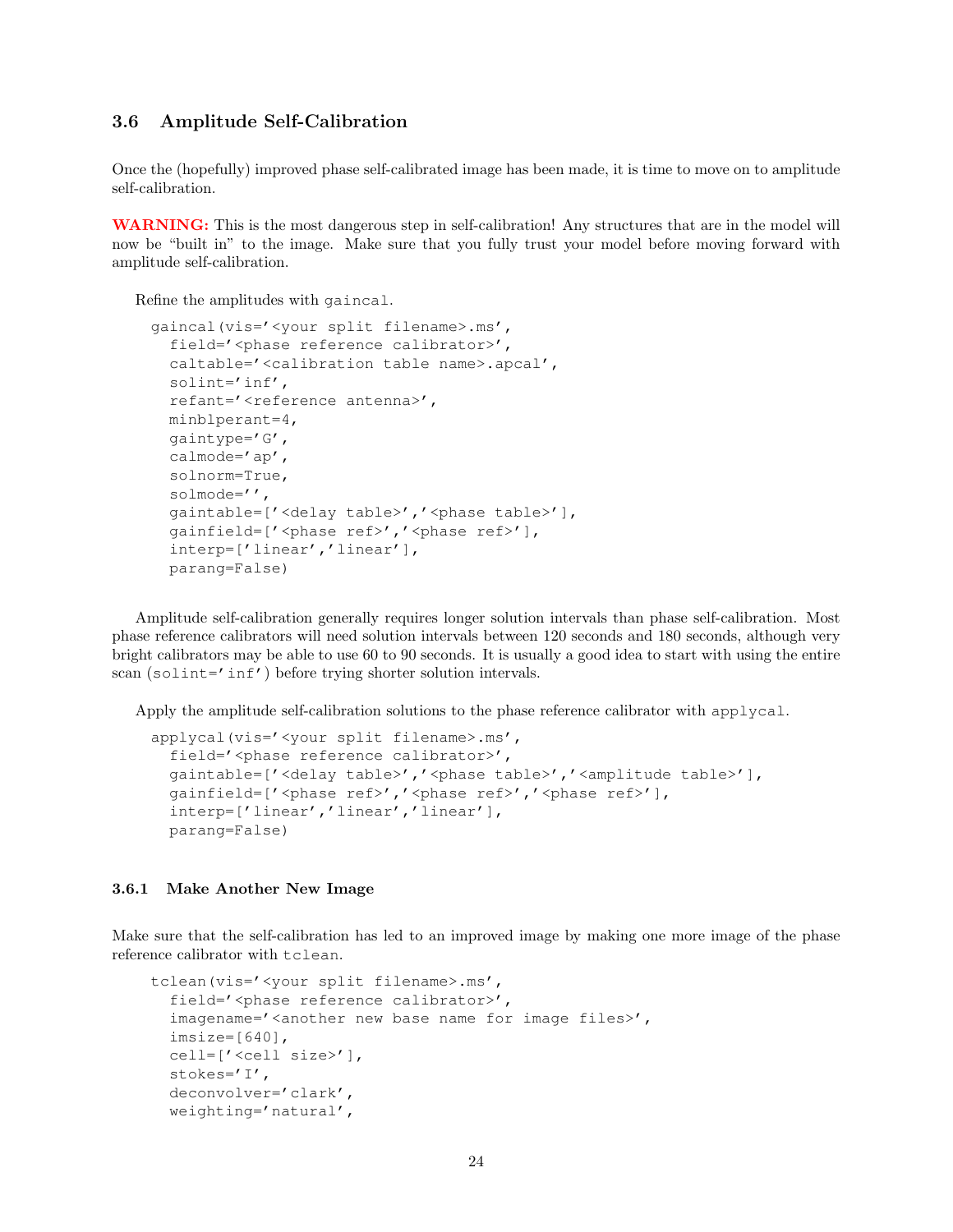```
niter=1000,
interactive=True,
savemodel='modelcolumn')
```
NOTE: If you are confident that no more self-calibration will be necessary, you can avoid saving the model to the MS model column (savemodel='none'). This will save a little space on your hard drive and help tclean run a little faster.

Remember to check the image statistics with imstat again to make sure self-calibration is leading to real improvement.

### <span id="page-24-0"></span>3.7 Apply Self-Calibration Solutions to Science Target(s)

Once you are happy with the self-calibration of the phase reference calibrator, apply all of the self-calibration solutions to the science target(s) with applycal.

```
applycal(vis='<your split filename>.ms',
  field='<science target>',
  gaintable=['<delay table>','<phase table>','<amplitude table>'],
  gainfield=['<phase ref>','<phase ref>','<phase ref>'],
  interp=['linear','linear','linear'],
  applymode='calonly',
  parang=False)
```
When applying the solutions from the calibrator to the science target, it is best to use applymode='calonly', which will avoid flagging data on the science target.

NOTE: If your observation did not require phase referencing, you can self-calibrate each science target individually.

## 3.8 Split Out the Science Target

Now that the science target is better calibrated, you should split it out into a MS of its own with split.

```
split(vis='<your split filename>.ms',
 outputvis='<your final split filename>.ms',
  field='<science target>',
  datacolumn='corrected')
```
The science target can now be imaged on its own using tclean (refer back to §[3.4](#page-20-0) for details on imaging). Additional flagging may be necessary on the science target before running tclean, so inspect it with plotms first. If the science target is bright enough, you can attempt to self-calibrate it using the same steps as above (except that you can set all of the interpolations to 'nearest', since there is only one source in the MS). If you do attempt to self-calibrate the science target, it would be a good idea to split out a new MS after each step (i.e., split after phase self-calibration, then split again after amplitude self-calibration), just in case the self-calibration steps cause problems.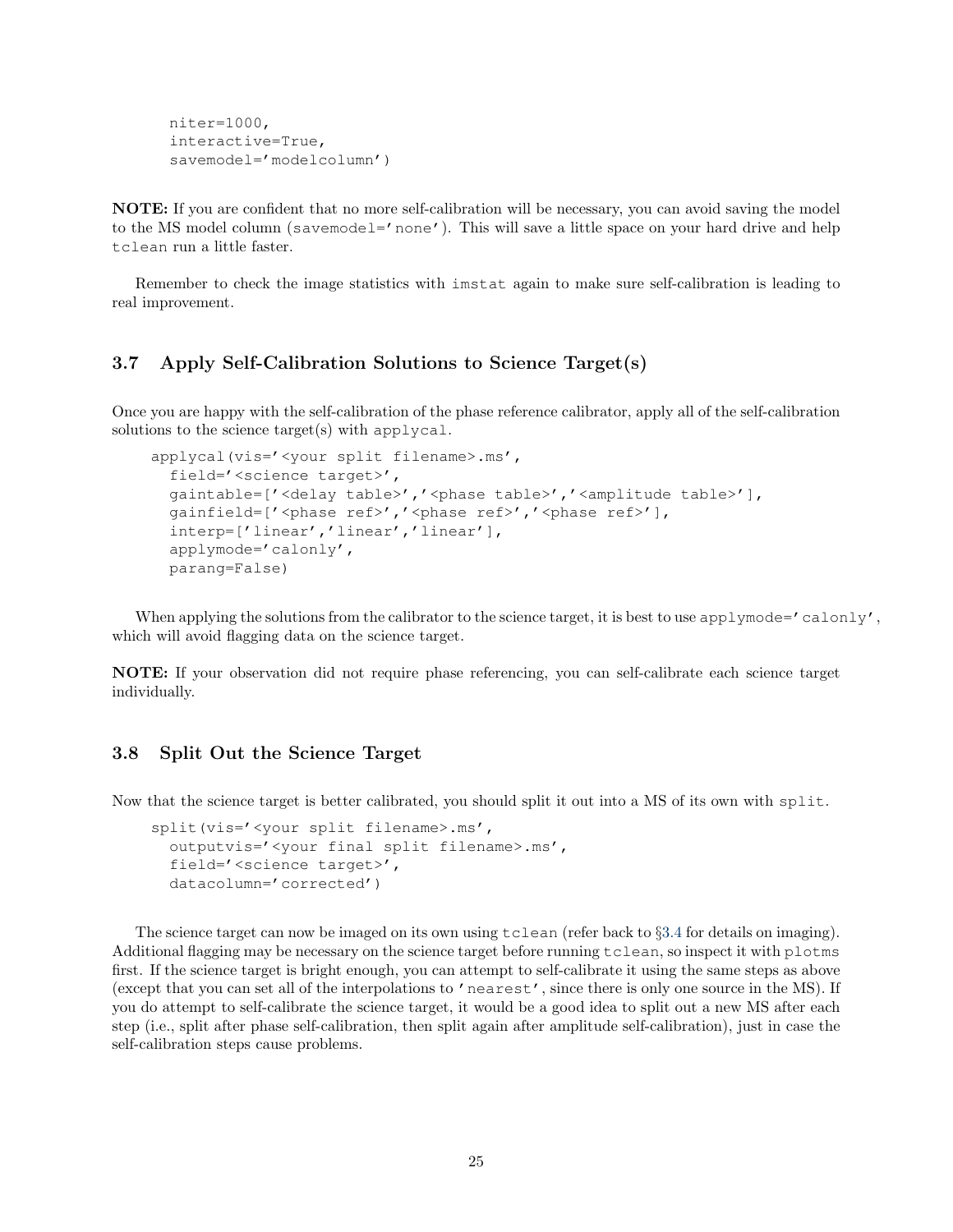## 4 Additional Information

#### 4.1 Acronyms and Abbreviations

AIPS = Astronomical Image Processing Software CASA = Common Astronomy Software Applications DARA = Development in Africa with Radio Astronomy  $EOP =$  Earth Orientation Parameters ERIC = European Research Infrastructure Consortium  $EVN = European VLBI Network$  $GUI = Graphical User Interface$ JIVE = Joint Institute for VLBI ERIC (formerly, Joint Institute for VLBI in Europe)  $Jy = Jansky (1 Jy = 10^{-26} W m^{-2} Hz^{-1} = 10^{-23} erg s^{-1} cm^{-2} Hz^{-1})$  $\text{mas} = \text{milliarcseconds} \ (1 \text{ mas} = 1/3600000 \ \text{degrees} = 4.8481368 \times 10^{-9} \ \text{radians})$ MS = Measurement Set NRAO = National Radio Astronomy Observatory RFI = Radio Frequency Interference RMS = Root Mean Square SNR = Signal-to-Noise Ratio  $spw = spectral$  window(s) TEC = Total Electron Content VLBA = Very Long Baseline Array VLBI = Very Long Baseline Interferometry

### 4.2 VLBA Station Abbreviations

- $BR = Brewster$  (Washington)
- $FD = Fort$  Davis (Texas)
- $HN = Hancock$  (New Hampshire)
- $KP = Kitt$  Peak (Arizona)
- $LA = Loss$  Alamos (New Mexico)
- MK = Mauna Kea (Hawaii)
- $NL = North Library (Iowa)$
- $OV =$  Owens Valley (California)
- PT = Pie Town (New Mexico)
- $SC = Saint Croix (US Virgin Islands)$

## 4.3 Some Useful Websites

AIPS Homepage: <http://www.aips.nrao.edu/index.shtml> CASA Download page: [https://casa.nrao.edu/casa\\_obtaining.shtml](https://casa.nrao.edu/casa_obtaining.shtml) CASA Homepage: <https://casa.nrao.edu> DARA EVN CASA tutorial: [http://www.jb.man.ac.uk/DARA/unit4/Workshops/EVN\\_continuum.html](http://www.jb.man.ac.uk/DARA/unit4/Workshops/EVN_continuum.html) Des Small's EVN CASA tutorial: [http://www.jive.eu/˜small/FringeFitting/n14c3\\_tutorial.html](http://www.jive.eu/~small/FringeFitting/n14c3_tutorial.html) difmap: https://sites.astro.caltech.edu/~tjp/citvlb/ EVN Data Reduction Guide: <https://www.evlbi.org/evn-data-reduction-guide> EVN Homepage: <https://www.evlbi.org/> JIVE CASA-VLBI Workshop 2020: <https://www.jive.eu/casa-vlbi2020/programme.php> JIVE Homepage: <http://www.jive.eu/> jiveplot: <https://github.com/haavee/jiveplot>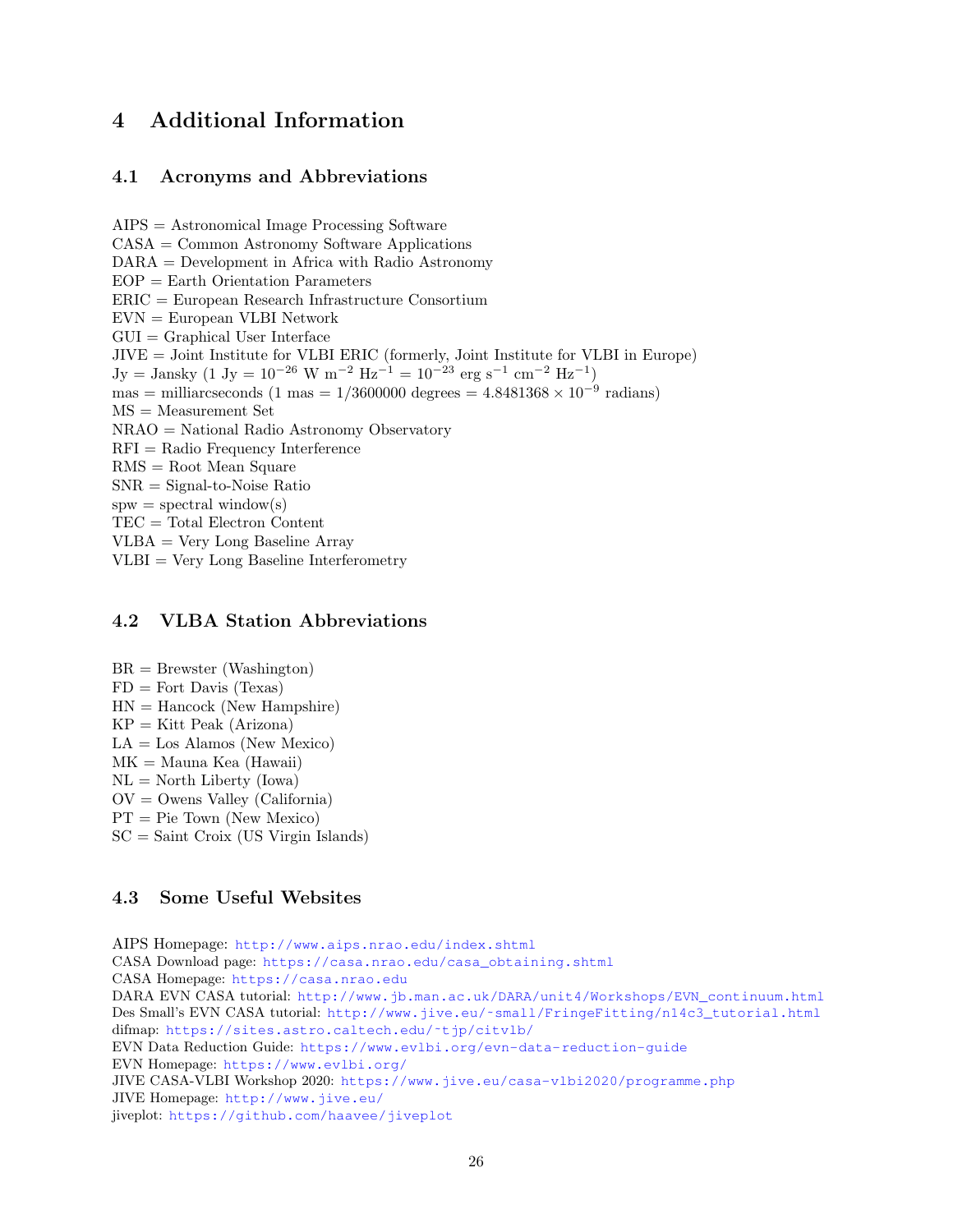NRAO Legacy Archive: <https://archive.nrao.edu> NRAO New Archive: <https://data.nrao.edu> NRAO Science Homepage: <https://science.nrao.edu> NRAO 17th Synthesis Imaging Workshop: [http://www.cvent.com/events/virtual-17th-synthesis-imagi](http://www.cvent.com/events/virtual-17th-synthesis-imaging-workshop/agenda-0d59eb6cd1474978bce811194b2ff961.aspx)ng-workshop/ [agenda-0d59eb6cd1474978bce811194b2ff961.aspx](http://www.cvent.com/events/virtual-17th-synthesis-imaging-workshop/agenda-0d59eb6cd1474978bce811194b2ff961.aspx) VLA CASA Guides: [https://casaguides.nrao.edu/index.php?title=Karl\\_G.\\_Jansky\\_VLA\\_Tutorials](https://casaguides.nrao.edu/index.php?title=Karl_G._Jansky_VLA_Tutorials) VLBA Homepage: <https://science.nrao.edu/facilities/vlba> VLBI CASA Guides: [https://casaguides.nrao.edu/index.php/VLBI\\_Tutorials](https://casaguides.nrao.edu/index.php/VLBI_Tutorials)

## 4.4 Some Useful Publications

Janssen et al. 2019, [rPICARD: A CASA-based Calibration Pipeline for VLBI Data](https://arxiv.org/pdf/1902.01749.pdf) Walker 2014, [VLBA Scientific Memo 37: Flux Density Calibration on the VLBA](https://library.nrao.edu/public/memos/vlba/sci/VLBAS_37.pdf) The AIPS Cookbook: [html version,](http://www.aips.nrao.edu/cook.html) [linked pdf version](ftp://ftp.aoc.nrao.edu/pub/software/aips/TEXT/PUBL/COOKBOOK.PDF)

#### 4.5 Antenna Wildcards in **plotms**

Using the antenna parameter in plotms can help display what you want to see and reduce the time it takes to generate the plots.

- To display all baselines to all antennas, including autocorrelations, set antenna=''.
- To display all baselines to a specific antenna (not including autocorrelations), set antenna='<antenna number or name>'.
- To display all baselines to all antennas without autocorrelations, set antenna=' $*\&*'.$
- To display only the autocorrelations for all antennas, set antennas<sup>-</sup>  $\star \&&\&'$ .

## <span id="page-26-0"></span>4.6 Combining Select Spectral Windows in **fringefit**

In some cases, you may wish to combine a subset of the spectral windows when doing the global fringe fitting. For example, if your observation used the dual S/X capability of the VLBA, you would not want to combine all spectral windows when doing the global fringe fit, but your phase reference calibrator may not be bright enough to fit each specrtral window individually. AIPS users may recognize this as using the aparm(5) adverb in FRING. In CASA, you will need to run fringefit multiple times, once per spectral window combination, but assigning the same output calibration table each time.

Presented here is an example of doing the global fringe fit on a project where the observational setup had two widely-spaced subbands using the 6cm receiver. Assume we named the measurement set "csplit.ms" and that we only have a single phase reference calibrator called "PhaseRef1". The listobs output for the spectral windows was:

|       | Spectral Windows: (4 unique spectral windows and 1 unique polarization setups) |        |            |          |                                      |         |           |       |  |
|-------|--------------------------------------------------------------------------------|--------|------------|----------|--------------------------------------|---------|-----------|-------|--|
| SpwID | Name                                                                           | #Chans | Frame      | Ch0(MHz) | ChanWid(kHz) TotBW(kHz) CtrFreq(MHz) |         |           | Corrs |  |
|       | none                                                                           | 128    | <b>GEO</b> | 4112.000 | 500.000                              | 64000.0 | 4143.7500 | RR LL |  |
|       | none                                                                           | 128    | GEO        | 4176.000 | 500.000                              | 64000.0 | 4207.7500 | RR LL |  |
|       | none                                                                           | 128    | <b>GEO</b> | 7696.000 | 500.000                              | 64000.0 | 7727.7500 | RR LL |  |
| २     | none                                                                           | 128    | <b>GEO</b> | 7760.000 | 500.000                              | 64000.0 | 7791.7500 | RR LL |  |

When running fringefit on these data, it might be advantageous to combine spw 0 and 1 for one set of solutions, and combine spw 2 and 3 for another set of solutions. To do this, you would use:

```
fringefit(vis='csplit.ms',
  caltable='csplit.mbd',
  field='PhaseRef1',
```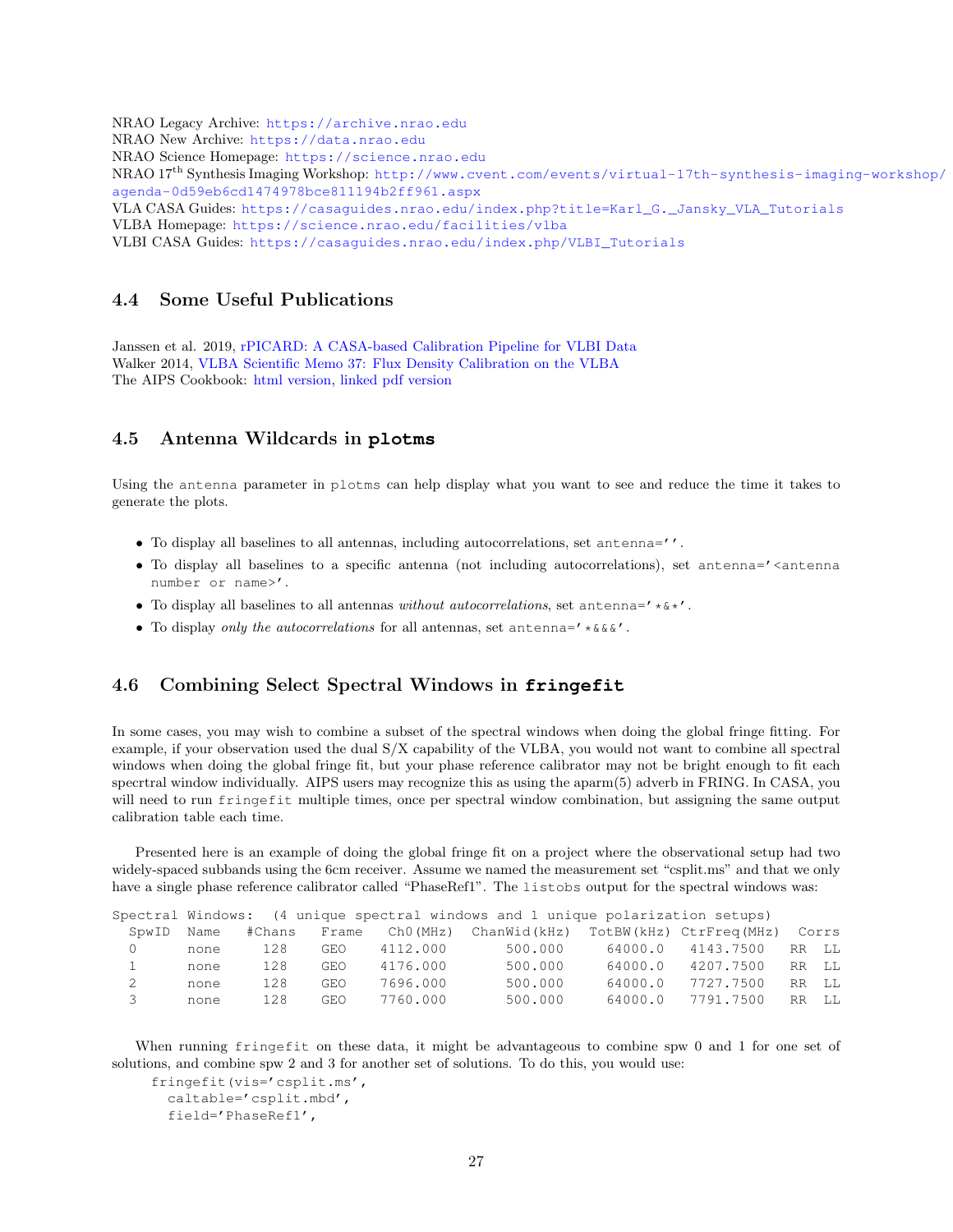```
spw='0,1',
       solint='60s',
      minsnr=5,
      zerorates=False,
      refant='FD,PT,LA,KP,OV,NL,BR,HN',
      combine='spw',
       gaintable=['csplit.accor', 'csplit.gcal', 'csplit.tsys', 'csplit.sbd>'],
       interp=['nearest', 'nearest', 'nearest,nearest', 'nearest'],
      parang=True)
When this completes, you would see something like this in the CASA logger:
Spw 0: 16/16/16
Spw 1: 0/0/0
Spw 2: 0/0/0
Spw 3: 0/0/0
  Next, you would run fringefit a second time using:
     fringefit(vis='csplit.ms',
      caltable='csplit.mbd',
      field='PhaseRef1',
      spw='2,3',
      solint='60s',
      minsnr=5,
      zerorates=False,
      refant='FD,PT,LA,KP,OV,NL,BR,HN',
      combine='spw',
      gaintable=['csplit.accor', 'csplit.gcal', 'csplit.tsys', 'csplit.sbd>'],
      interp=['nearest', 'nearest', 'nearest,nearest', 'nearest'],
      parang=True)
In the CASA logger, you would see something like:
```

```
Spw 0: 0/0/0
Spw 1: 0/0/0
Spw 2: 16/16/16
Spw 3: 0/0/0
```
To apply the solutions, we would need to be careful with the spwmap parameter in applycal.

```
applycal(vis='csplit.ms',
 gaintable=['csplit.accor', 'csplit.gcal', 'csplit.tsys', 'csplit.sbd', 'csplit.mbd'],
  interp=['nearest', 'nearest', 'nearest,nearest', 'nearest', 'linear'],
  spwmap=[[], [], [], [], [0,0,2,2]],
 parang=True)
```
NOTE: You will need to use the spwmap parameter correctly for any following steps (e.g., bandpass and applying the bandpass solutions).

## <span id="page-27-0"></span>4.7 Creating a Model Column from an Image Using **ft**

In the event that you forget to set savemodel='modelcoumn' in tclean when doing self-calibration, you can use ft to create the model.

```
ft(vis='<your split filename>.ms',
  field='<phase reference calibrator>',
  imagename='<same as the imagename from tclean>',
 usescratch=True)
```